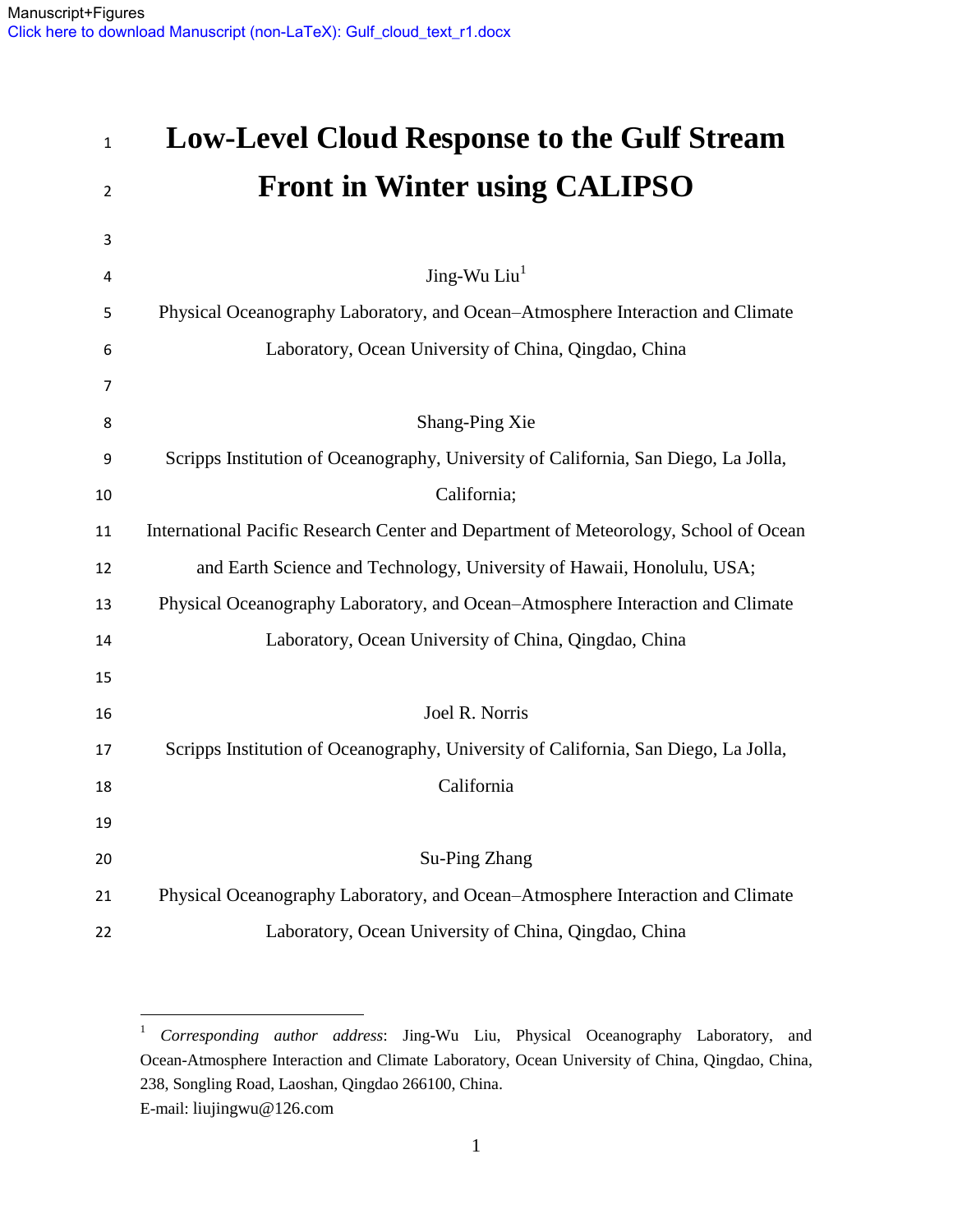#### Abstract

 A sharp sea surface temperature front develops between the warm water of the Gulf Stream and cold continental shelf water in boreal winter. This front has a substantial impact on the marine boundary layer. The present study analyzes and synthesizes satellite observations and reanalysis data to examine how the sea surface temperature front influences the three-dimensional structure of low-level clouds. Cloud-Aerosol Lidar and Infrared Pathfinder Satellite Observation (CALIPSO) captures a sharp low-level cloud transition across the Gulf Stream front, a structure frequently observed under the northerly condition. Low-level cloud top (< 4 km) increases by about 500 m from the cold to the warm flank of the front. The sea surface temperature front induces a secondary low-level circulation through sea level pressure adjustment with ascending motion over the warm water and descending motion over cold water. The secondary circulation further contributes to the cross-frontal transition of low-level clouds. Composite analysis shows that surface meridional advection over the front plays an important role in the development of the marine atmospheric boundary layer and low-level clouds. Under cold northerly advection over the Gulf Stream front, strong near-surface instability leads to a well-mixed boundary layer over the Gulf Stream, causing southward deepening of low-level clouds across the sea surface temperature front. Moreover, the front affects the freezing level by transferring heat to the atmosphere and therefore influences the cross-frontal variation of the cloud phase.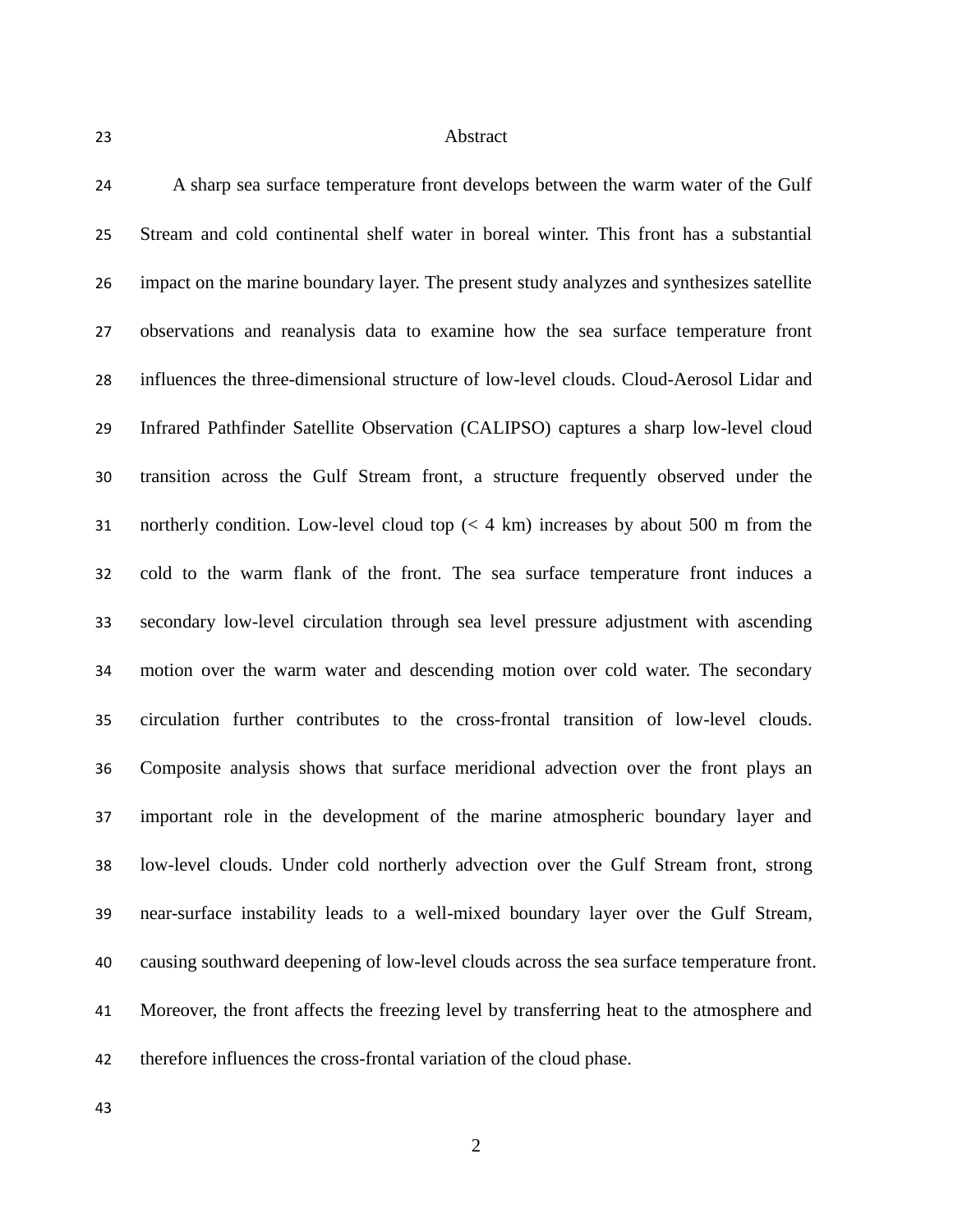### 1. Introduction

 The Gulf Stream is the strongest western boundary current in the ocean transporting heat from the tropics to higher latitudes. A sharp sea surface temperature (SST) front forms between the warm water of the Gulf Stream and cold continental shelf water. The Gulf Stream dramatically influences local weather phenomena. It releases a huge amount of heat to the atmosphere in winter (Bane and Osgood 1989), contributing to the explosive cyclogenesis (Sanders and Gyakum 1980; Sanders 1986). Synoptic rainbands are frequently observed along the Gulf Stream axis (Hobbs 1987), and lighting flashes are more frequent and stronger over the Gulf Stream (Biswas and Hobbs 1990).

 Recent studies have shown that the Gulf Stream also markedly affects the regional climate. Warm SST produces frequent high surface winds (Sampe and Xie 2007), strong wind speed (O'Neill et al. 2010) and surface wind convergence (Chelton et al. 2004) over the Gulf Stream. Minobe et al. (2008) found that the surface wind convergence anchors a band of rain and upward motion in the annual mean that extends from the boundary layer to the upper troposphere. Minobe et al. (2010) subsequently examined the seasonal cycle of the atmospheric response and found a shallow heating mode of the atmosphere by the Gulf Stream in winter and a deep-heating mode in summer. Numerical models indicate that strong SST gradient results in a deeper marine atmospheric boundary layer (MABL) over the warm water and induces a secondary cross-frontal circulation within the MABL (Huang and Raman 1988; Wai and Stage 1989).

Low-level clouds play an important role in air-sea interaction since they reduce the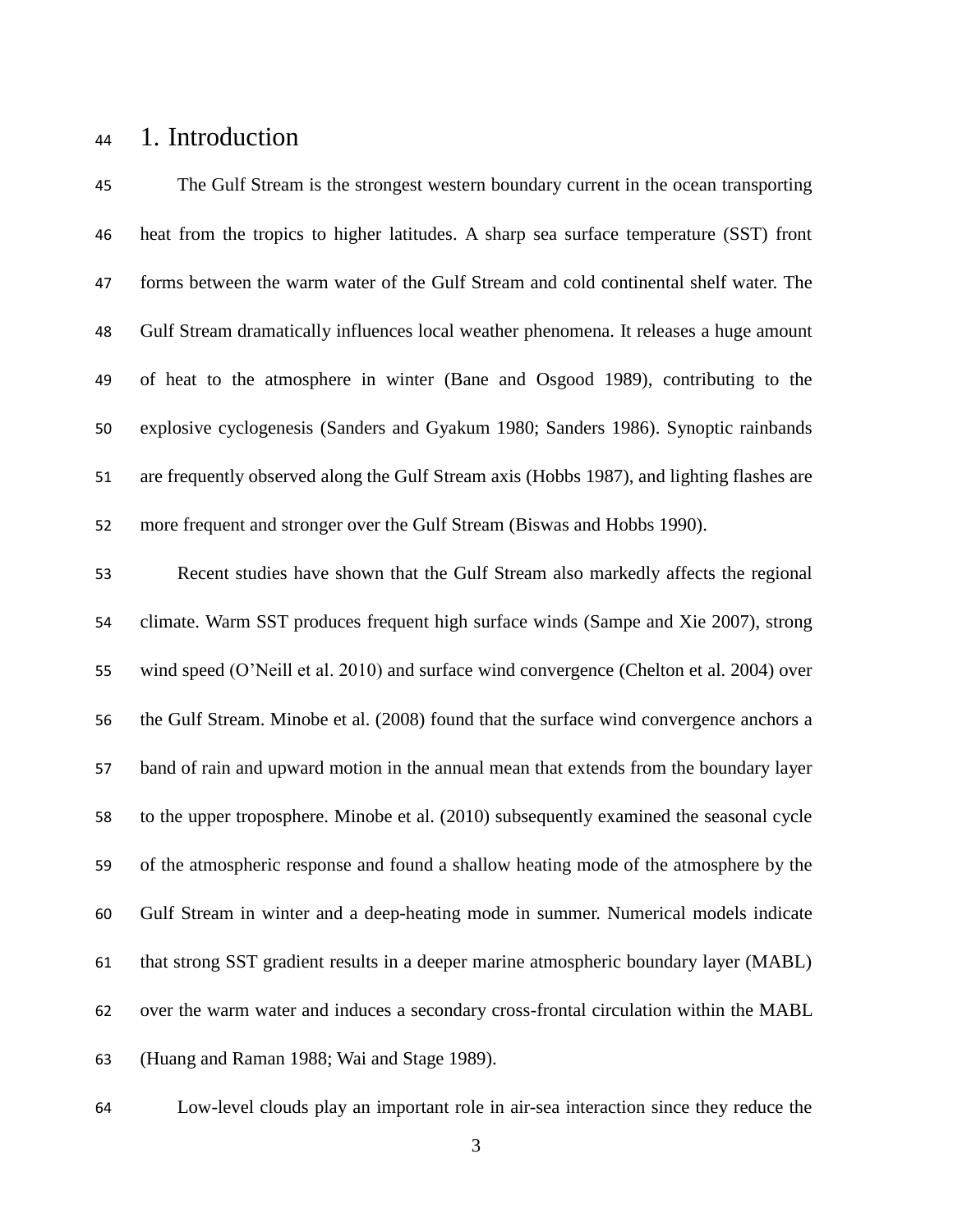amount of solar radiation absorbed by the ocean (Wood 2012) and they vary in height and morphology with the stratification of the MABL (Norris 1998a; Tokinaga et al. 2009). The influence of the Gulf Stream on synoptic low-level clouds has been previously reported. Cloud bands often originate at the upwind flank of the Gulf Stream meanders (Young and Sikora 2003). Li et al. (2004) observed a cloud line along the Gulf Stream axis in a satellite image. Similarly, Tokinaga et al. (2009) observed a sharp transition in MABL clouds across the Kuroshio Extension front using laser ceilometers mounted on research vessels. One shortcoming of previous studies is that they were generally based on research cruises or a small number of satellite observations, and the response of low-level clouds to the Gulf Stream on climate time scales remains poorly understood.

 The large-scale climatology of marine cloudiness has been previously studied using visual observations from volunteer observing ships. Klein and Hartmann (1993) found that seasonal and interannual variations of low-level stratiform clouds are related to lower-tropospheric static stability. Norris (1998b) studied the global distribution of low-level clouds according to morphological categories and found a north-to-south transition from stratocumulus to cumulus when winds flow equatorward in the Western Pacific. Minobe et al. (2010) showed that mid-level cloud occurrence is most frequent right over the Gulf Stream in winter based on the Atmospheric Infrared Sounder and the Advanced Microwave Sounding Unit. Previous climatological studies, however, suffered from coarse spatial resolution and cannot depict variations of low-level clouds across the narrow SST front (about 200-300-km wide).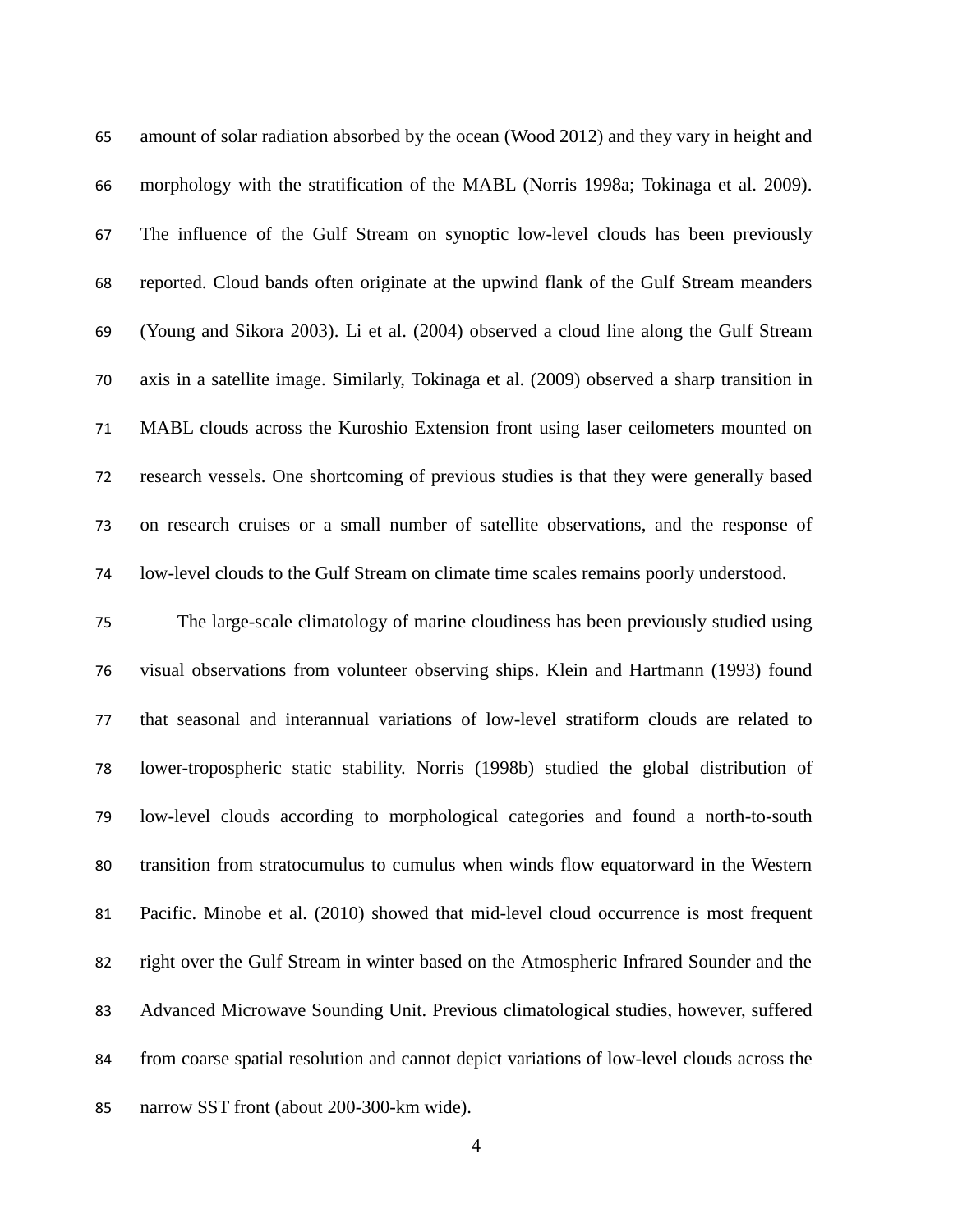| 86  | The Cloud-Aerosol Lidar and Infrared Pathfinder Satellite Observation (CALIPSO)             |
|-----|---------------------------------------------------------------------------------------------|
| 87  | satellite was launched on April 28, 2006 by NASA and the French Agency CNES to study        |
| 88  | the impact of clouds and aerosols on the Earth's radiation budget and climate (Winker et    |
| 89  | al. 2009). A selective, iterated boundary location algorithm is used to detect cloud layers |
| 90  | from the lidar backscatter signals (Vaughan et al. 2009). CALIPSO provides a cloud-layer    |
| 91  | product with high spatial resolution. In addition, CALIPSO flies in formation with other    |
| 92  | five satellites (including AMSR-E, CloudSat and Aqua) in the sun-synchronous "A-train"      |
| 93  | for coincident observations. The combination of the CALIPSO lidar, CloudSat radar and       |
| 94  | MODIS infrared radiometer (DARDAR) provides vertical slices of cloud phase                  |
| 95  | properties along the A-train tracks (Delanoë and Hogan 2008).                               |
| 96  | Global and regional cloud structures have been investigated using CALIPSO and               |
| 97  | DARDAR. Nazaryan et al. (2008) studied the spatial and temporal variations of global        |
| 98  | cirrus based on CALIPSO. Bouniol et al. (2012) and Stein et al. (2011) studied the cloud    |
| 99  | structure in West Africa. Medeiros et al. (2010) found that the vertical distribution of    |
| 100 | low-level cloud height is consistent with observations from the Rain in Cumulus Over the    |
| 101 | Ocean field study. Thus, CALIPSO offers the capability of detecting the small-scale         |
| 102 | structure of clouds.                                                                        |
|     |                                                                                             |

 The present study focuses on how low-level clouds respond to the Gulf Stream from a climate perspective by analyzing CALIPSO and synthesizing other satellite observations and reanalysis data. This paper is the first systematic study of SST frontal effects on clouds with direct observations by a cloud-top height instrument in space.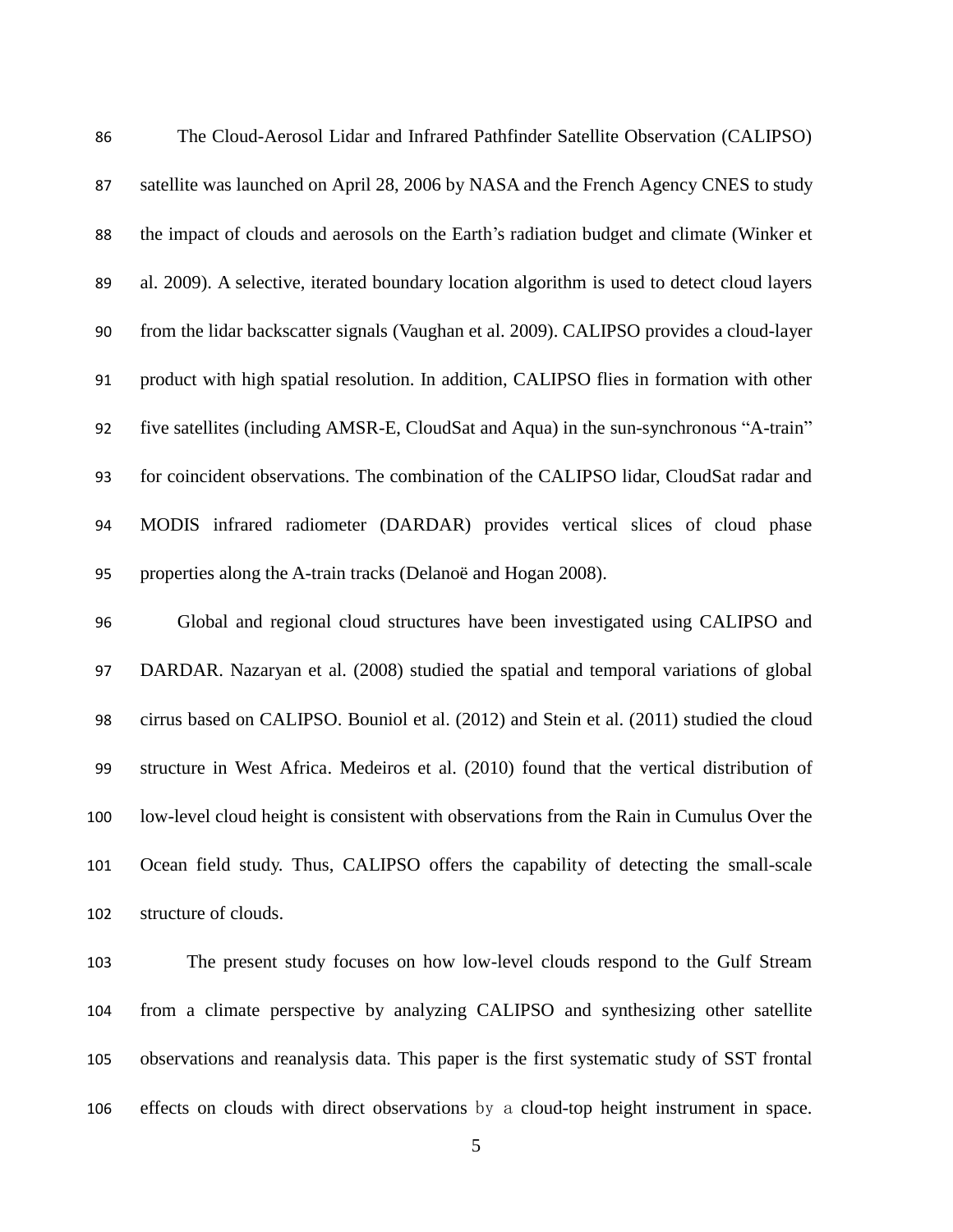Taking advantage of a high-resolution and multiyear record of observations, we investigate how low-level clouds vary across the SST front in winter. We also use ERA-Interim to examine the MABL structure corresponding to cross-frontal variations of low-level clouds. Since the direction of meridional surface winds is important for the low-level atmospheric stability, we apply composite analysis according to the surface meridional winds. Our results serve as a template to study cloud transition near other strong SST fronts.

2. Data

### *a. Temporal and spatial domains*

 We employ a suite of high-resolution satellite observations and reanalysis data during the 5 winters (December of 2006-10, January and February of 2007-11) when the observations of CALIPSO, CloudSat and AMSR-E overlap. The DJF climatology in the present study is defined as the average values during this period. Note that QuikSCAT is available from July 1999 to November 2009, and does not perfectly overlap with CALIPSO. We refer to QuikSCAT averaged in DJF between 1999 and 2009 as a 123 climatology. The spatial domain of the composite analysis is roughly  $30 - 50^{\circ}$ N,  $65 -$ 124 50°W where the Gulf Stream flows nearly eastward.

#### *b. Satellite observations*

We use the CALIPSO cloud layer product [\(http://www-calipso.larc.nasa.gov/;](http://www-calipso.larc.nasa.gov/)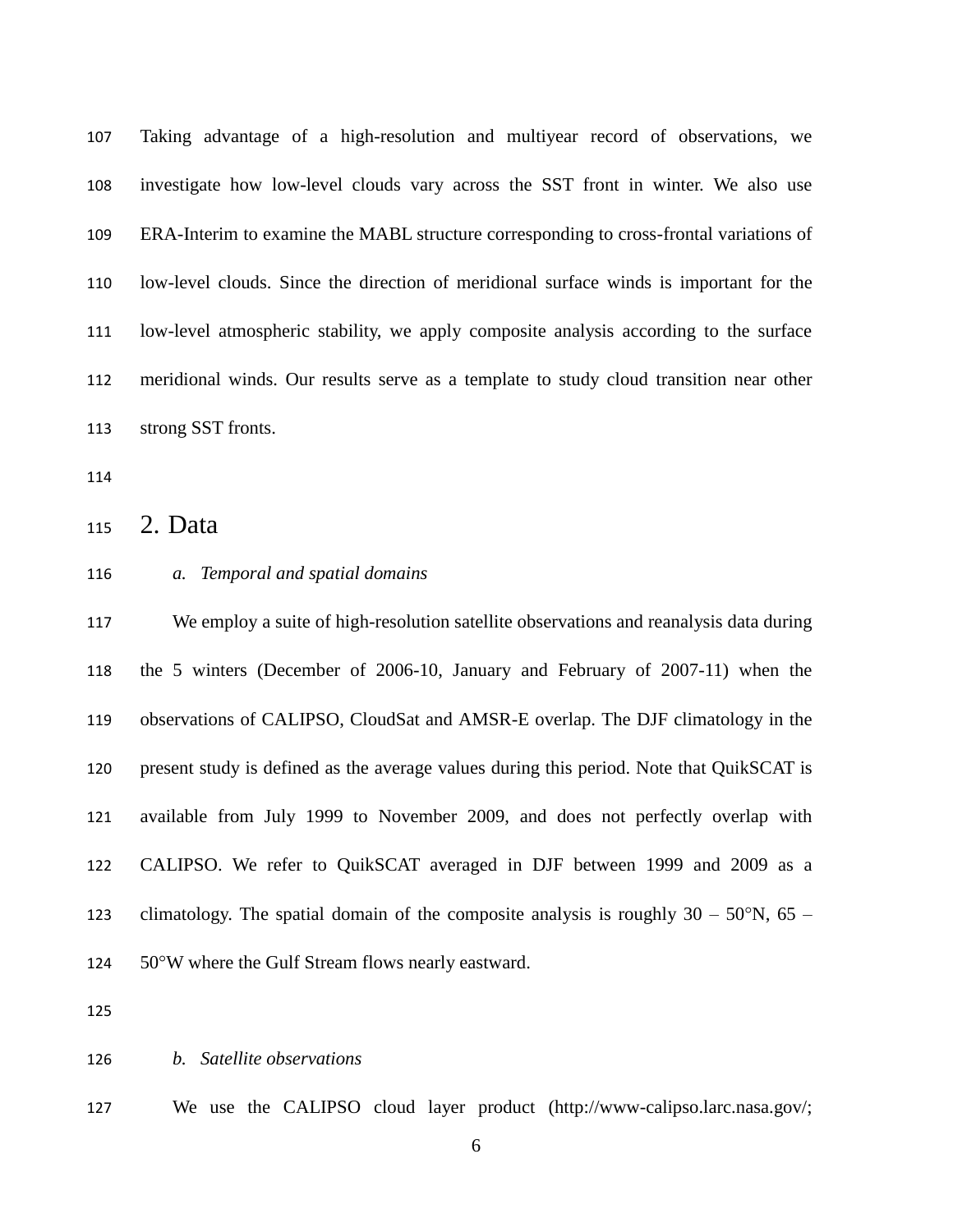Winker et al. 2009) to investigate low-level cloud structure. Details on the retrieval algorithms can be found in Vaughan et al. (2009). The spatial resolution of the CALIPSO cloud layer product is 1 km in the horizontal and 30 m in the vertical below 8.5 km. CALIPSO provides up to ten cloud-top heights per profile, and the highest cloud tops below 4 km are considered to be the low-level cloud top (LCT) following the algorithm of Zhang et al. (2012), who investigated cloud top heights near Hawaii. It should be noted that CALIPSO observes low-level clouds only when the higher-clouds are not optically thick. This is not a problem for the present study because low-level clouds are dominant near the Gulf Stream in winter (not shown). Since this paper focuses on marine clouds, CALIPSO profiles over land are omitted. CALIPSO passes the Gulf Stream region around 0500 and 1600 UTC (0000 and 1100 in local time). Orbital tracks pass over the 139 same location at the same local time every 16 days.

 We also use the DARDAR-MASK that combines CloudSat, CALIPSO and MODIS [\(http://www.icare.univ-lille1.fr/projects/dardar/;](http://www.icare.univ-lille1.fr/projects/dardar/) Delanoë and Hogan 2010) examine the cloud phase properties. The DARDAR-MASK returns a range of cloud categories: rain, supercooled liquid water, liquid water, ice, and mixed ice and supercooled liquid. The resolution of DARDAR-MASK is 1.5 km in the horizontal and 240 m in the vertical. We use DARDAR-MASK data to investigate the occurrence of the different cloud categories in the Gulf Stream region. Delanoë et al. (2013) compared airborne in situ, airborne radar–lidar, and DARDAR retrievals of polar ice cloud properties and found that the combination of radar and lidar provides better retrievals than do stand-alone methods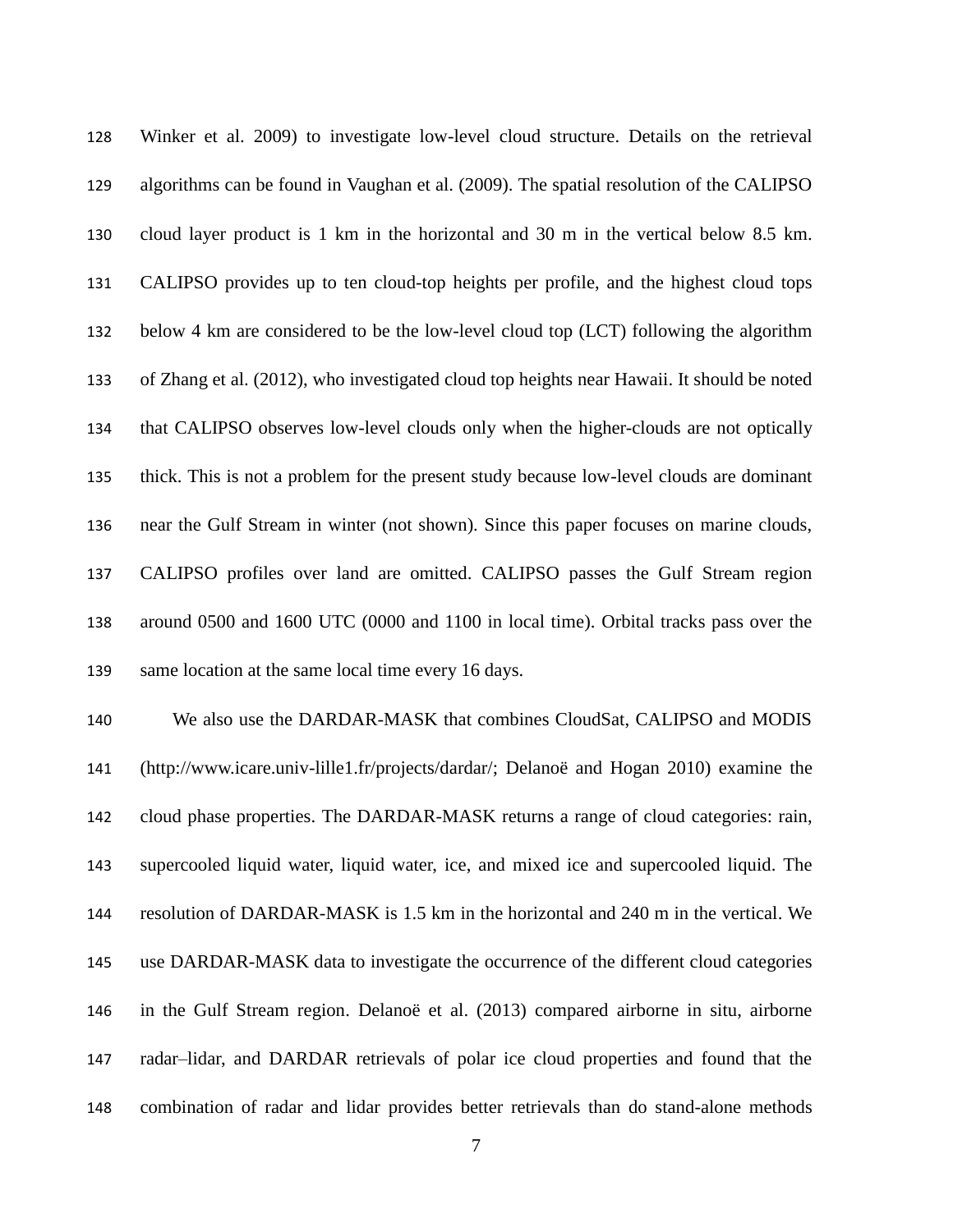using just the lidar or radar. Further validation of DARDAR with direct measurements would help reduce the uncertainties of DARDAR.

 The AMSR-E sensor on the Aqua satellite measures SST, surface wind speed, liquid water path (LWP, vertically integrated atmospheric water vapor) and rain rate (Hilburn and Wentz 2008). The AMSR-E data are available from Remote Sensing System on a  $0.25^{\circ} \times 0.25^{\circ}$  grid [\(http://www.remss.com/\)](http://www.remss.com/). We use AMSR-E SST to locate the position of the Gulf Stream front and use AMSR-E LWP to investigate the relationship between LWP and LCT. CALIPSO, CloudSat and Aqua are three members of the A-train satellite constellation that closely follow each other in orbit such and observe the same location within 45 seconds. The nearly coincident measurements permit the combined analysis of CALIPSO, CloudSat and AMSR-E.

 In addition, DJF-averaged surface wind velocity and divergence are calculated from 161 daily QuikSCAT observations on a  $0.25^{\circ} \times 0.25^{\circ}$  grid [\(http://www.remss.com/;](http://www.remss.com/) Liu 2002). We calculate the DJF climatology to examine the pattern of surface wind convergence/divergence associated with the Gulf Stream front.

### *c. Reanalysis data*

166 We use the 6-hourly ERA-Interim fields on a  $0.75^{\circ} \times 0.75^{\circ}$  grid provided by the European Center for Medium-Range Weather Forecasts (ECWMF, Dee et al. 2011). ERA-Interim is the latest global atmospheric reanalysis to replace ERA-40. There are 12 vertical levels below 700 hPa, capable of characterizing MABL features across the SST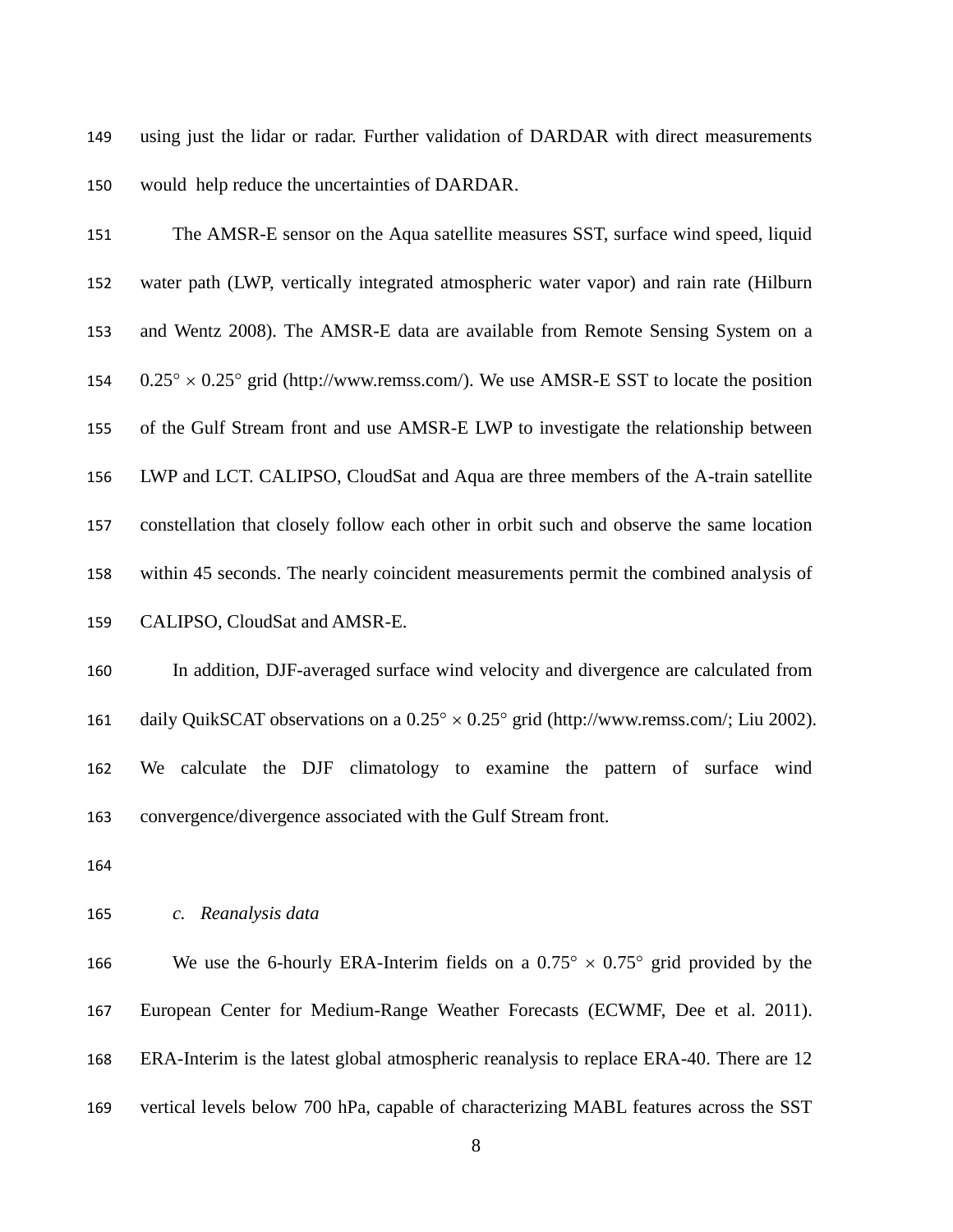| 170 | front. We use ERA-Interim at 0600 and 1800 UTC, which are close to the times of                 |
|-----|-------------------------------------------------------------------------------------------------|
| 171 | CALIPSO observations. The ERA-Interim fields are composited on LCT occurrence to                |
| 172 | investigate the MABL structure corresponding to the cross-frontal transition of low-level       |
| 173 | clouds.                                                                                         |
| 174 |                                                                                                 |
| 175 | d. Precipitation product                                                                        |
| 176 | The Global Precipitation Climatology Project (GPCP) is used to depict the rainband              |
| 177 | associated with the Gulf Stream in DJF. We construct five-year (December of 2006-10,            |
| 178 | January and February of 2007-11) DJF-averaged precipitation based on daily GPCP data            |
| 179 | on a $1^{\circ} \times 1^{\circ}$ grid.                                                         |
| 180 |                                                                                                 |
| 181 | 3. Winter climatology                                                                           |
| 182 | The Gulf Stream flows along the North American coast, separates from the coast at               |
| 183 | Cape Hatteras and continues to flow northeastward. The sharp SST front between the              |
| 184 | warm Gulf Stream water and cold continental shelf water is most developed in winter             |
| 185 | (Minobe et al. 2010). Across the front, SST increases by 12 $^{\circ}$ C within 400 km, and the |
| 186 | SST gradient is sharpest between 40 $\degree$ N and 42 $\degree$ N (Fig. 1).                    |
| 187 | Figure 1a shows that the Gulf Stream anchors a prominent rainband in winter on the              |
| 188 | southern side of the SST front. Precipitation in the rainband exceeds 7 mm day <sup>-1</sup> ,  |
| 189 | consistent with the results from the Tropical Rainfall Measuring Mission (Minobe et al.         |
| 190 | 2010). AMSR-E LWP also exhibits a cloud band over the warm water of the Gulf Stream,            |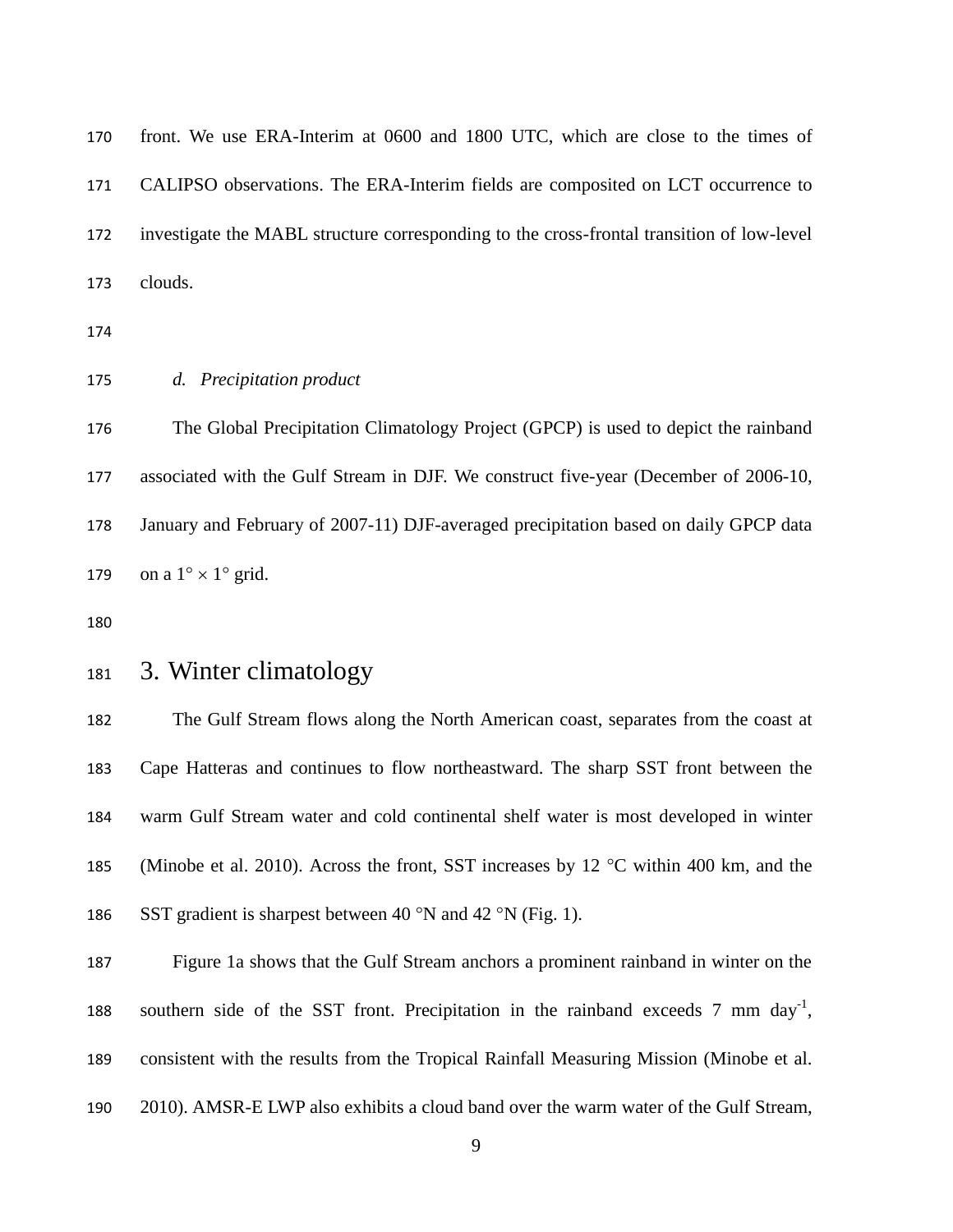collocated with the rainband (Fig. 1b). It should be noted that AMSR-E LWP excludes ice clouds.

 The formation of the rainband and cloud band is related to surface wind convergence (Minobe et al. 2008) possibly via the sea level pressure (SLP) adjustment of Lindzen and Nigam (1987). Low-level air temperature adjusts to an SST front through the cross-frontal changes of sensible and latent heat flux, resulting in small-scale SLP variations and upward motion over the warm flank of the SST front and high SLP and downward motion over the cold flank. Minobe et al. (2010) found that the diabatic heating and the upward motion over the warm water are confined to the lower troposphere in winter, implying that the cross-frontal transition is more evident in low-level clouds than higher clouds.

 Indeed, the cross-frontal transition of LCT is sharp. Figure 2a and b show LCT 203 averaged within  $0.5^\circ$  intervals along the daytime and nighttime CALIPSO tracks over the western North Atlantic during winter. Our composites include about 28 CALIPSO passes along each track over the averaging period. LCT is lower than 1.4 km on the cold flank of 206 the SST front but rises to 2.4 km over the Gulf Stream. Along the  $46^{\circ}$ N latitude line 207 where the Gulf Stream flows northeastward, LCT is about 2.2 km at 40°W but only 1.4 208 km at 48°W, suggesting that the SST front exerts a strong influence on LCT. In general, LCT is higher at night, indicative of a deeper MABL. This is because the entrainment is strengthened by infrared radiation cooling at cloud top at night, but solar radiation weakens this effect in the day. The enhanced entrainment helps deepen MABL (Caldwell,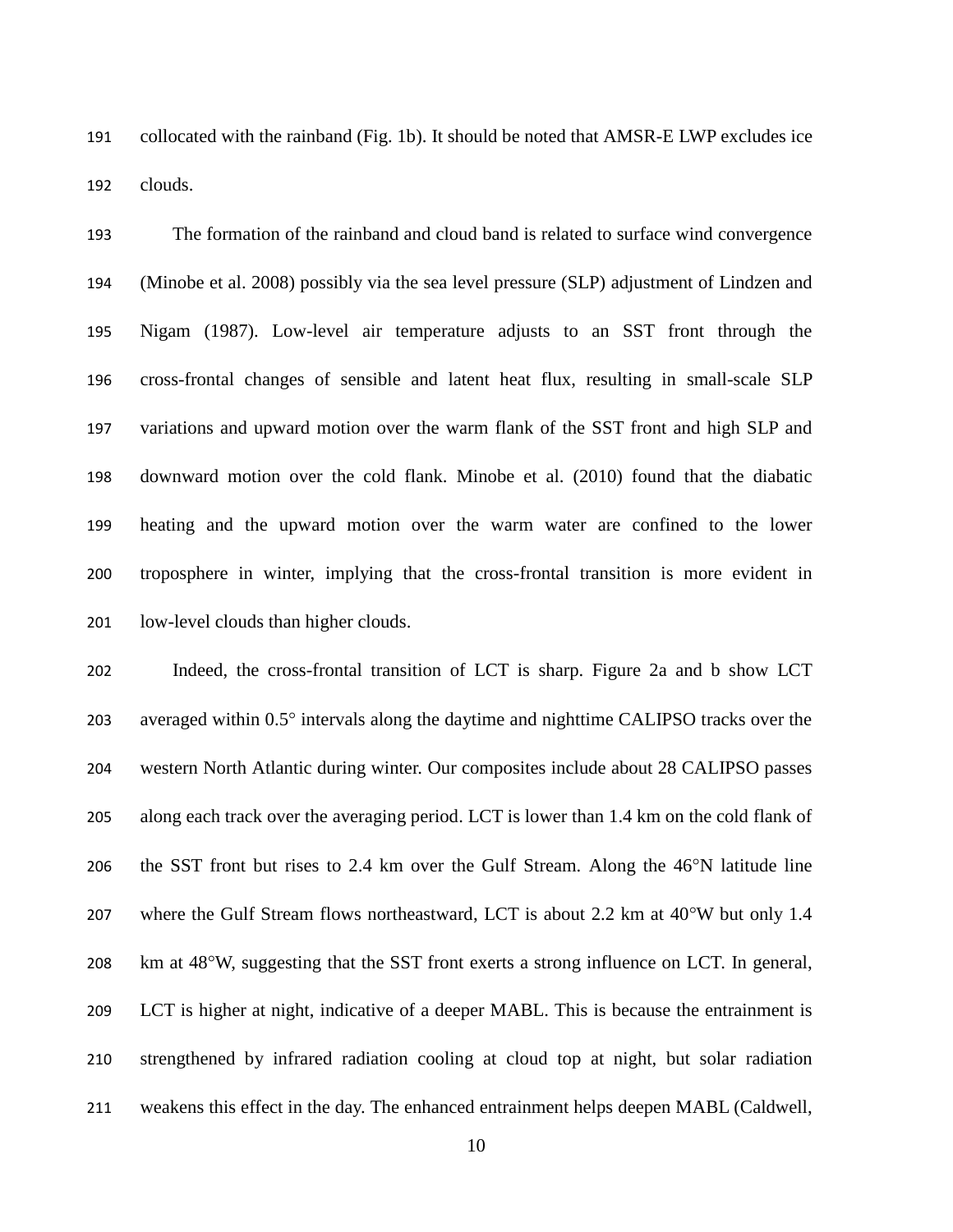2005). Further to the south away from the Gulf Stream, the gradual southward decrease 213 of LCT from  $35^{\circ}$ N is due to large-scale subsidence of the subtropical high. For simplicity, we analyze CALIPSO and DARDAR data within the dashed quadrilaterals in which the Gulf Stream flows nearly eastward.

## 4. Composites of low-level cloud top

*a. CALIPSO low-level cloud top*

 Figure 3a shows the zonally averaged DJF climatology of SST, SST minus surface air temperature (SST-SAT), meridional atmospheric circulation, and virtual potential temperature within the dashed quadrilaterals in Fig. 2. The SST front of the Gulf Stream 222 is sharpest between  $41-42.5^{\circ}N$  (bottom panel of Fig. 3a) where the prevailing winds are 223 westerly in winter. The westerly jet is 7.2 m  $s^{-1}$  at 38°N (not shown), and the meridional wind is weakly southerly over the SST front in the wintertime mean. The SST-SAT 225 maxima are about 5.3 and 4.0  $^{\circ}$ C over the Gulf Stream and near 50 $^{\circ}$ N (bottom panel of Fig. 3a), respectively. The former peak of SST-SAT is because the atmospheric adjustment to the SST front is slower than the increase of SST when the MABL is advected by the northerly wind from the cold to the warm water. The latter peak reflects the huge surface air temperature contrast between the ocean and continent in winter (Young and Sikora 2003). SST-SAT is an important parameter for lower-tropospheric stability and its spatial pattern is similar to the potential temperature difference between 700 hPa and 1000 hPa (not shown), an important parameter for the stratocumulus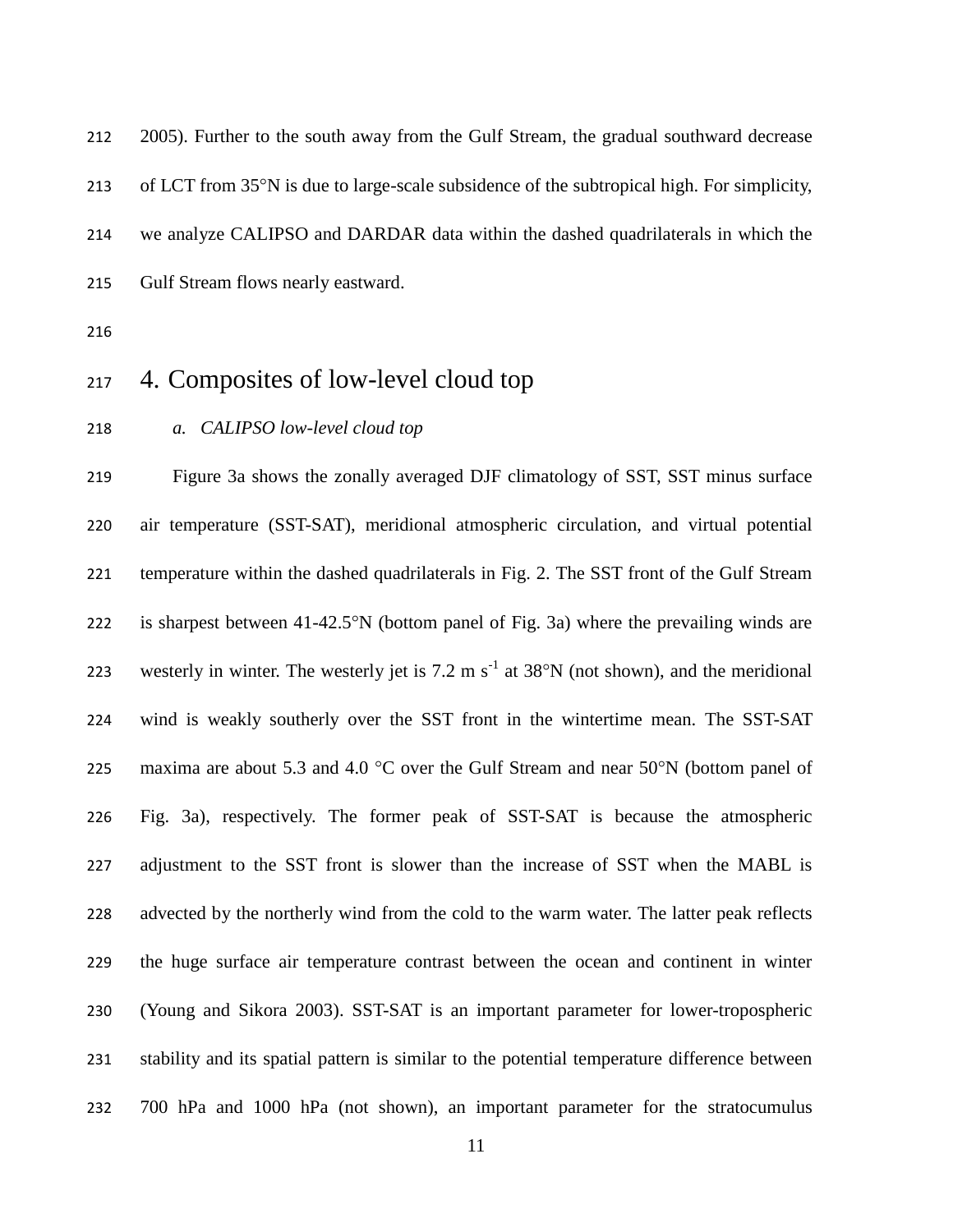formation (Wood 2012).

234 Although the large-scale motion is generally upward between  $37-50^{\circ}N$ , the secondary circulation induced by the SST front is apparent (Fig. 3a). The ascending motion is enhanced over the warm flank of the SST front and weakened over the cold 237 flank, with descending motion between  $42 - 45^\circ N$  below 2.0 km. This is consistent with the surface convergence/divergence based on QuikSCAT (Fig. 1c) according to the continuity equation. Such a secondary circulation in MABL is more evident after applying spatial high-pass filtering (not shown). Virtual potential temperature is relatively uniform in the vertical below 0.8 km, indicative of a well-mixed MABL (the top panel of Fig. 3a). Closer examination suggests that the MABL is shallower over the cold SST. The vertical gradient of virtual potential temperature is greater between 1-1.5 km elevation on the cold flank of the SST front, implying the frequent occurrence of temperature inversions capping MABL. Similarly, near the Kuroshio Extension in winter, the near-surface instability (SST-SAT) effect on the low-level atmospheric structure is obvious in observations (Tokinaga et al. 2009). The lower atmosphere features a well-defined surface mixed layer under unstable condition, whereas no surface mixed layer is observed in stable condition. Figure 3b shows the relative frequency of LCT occurrence as a function of latitude

 and altitude based on CALIPSO. In this case, the ERA-Interim fields (SST-SAT, vertical and meridional winds, virtual potential temperature and the freezing level) are averaged 253 only when LCT is reported by CALIPSO. The relative frequency is calculated using 0.5°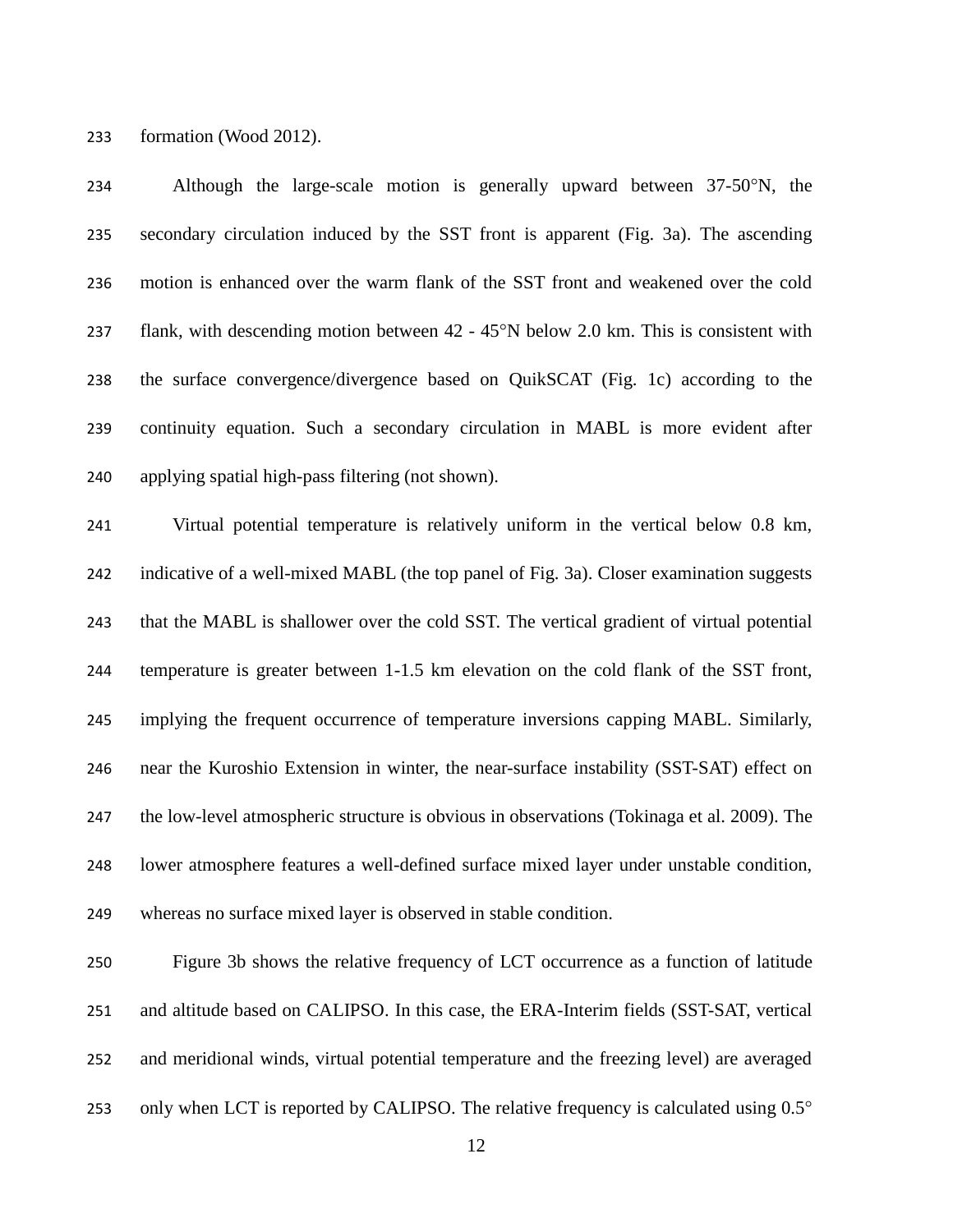bins in the meridional and 0.25 km bins in the vertical. ERA-Interim is interpolated along 255 the CALIPSO tracks in  $0.5^{\circ}$  meridional intervals. An ERA-Interim profile in a  $0.5^{\circ}$  meridional bin contributes to the average if the bin contains at least 5 out of about 50 CALIPSO profiles that report LCTs.

 The relative frequency of LCT occurrence exhibits large cross-frontal variations (Fig. 3b). The altitude with most frequent LCT is 1.3 km over the cold flank of the SST front and rises to 1.8 km over the warm flank. Although an SST-SAT maximum and upward 261 motion occur between 48-50°N, LCT occurrence is less frequent since the air is dry near the coast. CALIPSO is not able to detect the morphological categories of clouds, but Norris and Iacobellis (2005) documented that stratocumulus is prevalent under cold advection over SST gradient in the mid-latitude North Pacific. The relative frequency of 265 LCT gradually declines southward from  $37^{\circ}$ N where the MABL is much shallower, suggesting the breakup of stratocumulus.

 The cross-frontal cloud transition is related to the secondary atmospheric circulation in the MABL induced by the SST front below 3 km (top panel of Fig. 3b). Downward motion occurs below 3 km over the cold flank of the SST front. The frequent occurrence of a temperature inversion over the cold SST confines most low-level clouds below 1.8 km. On the warm flank of the SST front, the composite upward motion is strongest at 2 km, consistent with the altitude of LCT occurrence. In contrast to the mean state (Fig. 3a), 273 stronger surface northerly wind occurs with LCT occurrence north of  $40^{\circ}N$  (Fig. 3b), suggesting that the cross-frontal transition of low-level clouds is more prevalent under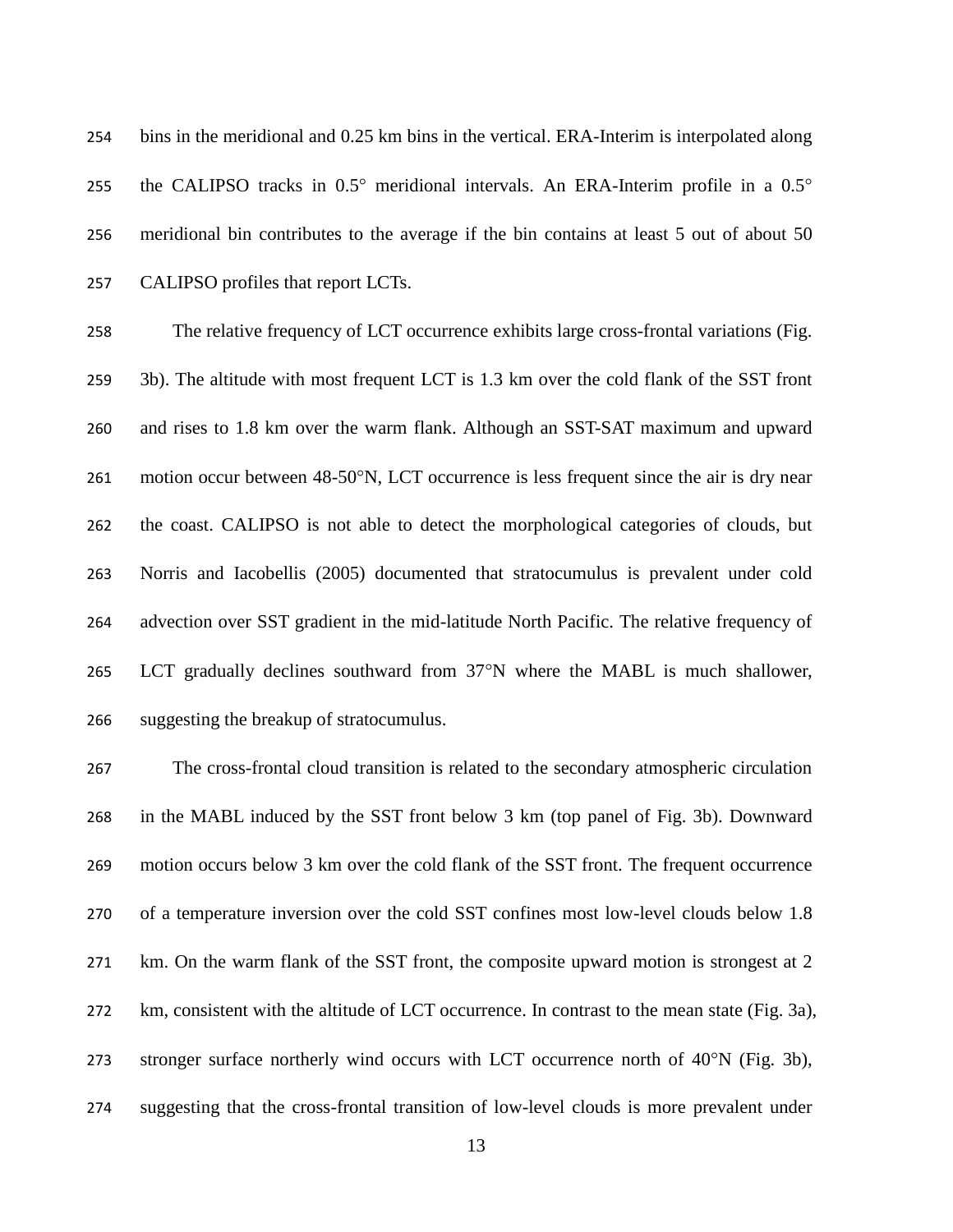surface northerlies. The composite surface northerly wind is strongest at the center of the SST front in agreement with the QuikSCAT results near the Kuroshio Extension (Tokinaga et al. 2009). Convergence of meridional surface wind over the warm SST is responsible for the ascending motion in the MABL.

 Figure 4 further clarifies the cross-frontal transition of LCT, showing the probability density functions (PDFs) of transient LCT altitudes over the warm and cold water and their difference (warm minus cold). The regions of warm and cold water are defined as  $0.5^\circ$  bins centered at 40 and 45 $^\circ$ N along the CALIPSO tracks, respectively. LCT is most frequent in 1.1-1.7 km over the cold SST but in 1.9-2.5 km over the Gulf Steam. About 284 50% of the time, the transient LCT at 40  $\degree$ N is at least 0.5 km higher than at 45  $\degree$ N. Similar results are obtained if we exclude all the profiles with clouds above 4 km (not shown).

 The influence of the Gulf Stream on clouds might penetrate above the MABL and reach the mid-troposphere. The occurrence of cloud top above 4 km is more frequent over the warm water (not shown), supporting the results of Minobe et al. (2010) using Atmospheric Infrared Sounder and the Advanced Microwave Sounding Unit and Tokinaga et al. (2009) over the Western North Pacific. We focus on low-level clouds, however, since the cross-frontal transition below 4 km is more evident.

*b. DARDAR cloud categories*

Figure 5 shows cross-frontal transects of cloud phase categories from DARDAR. The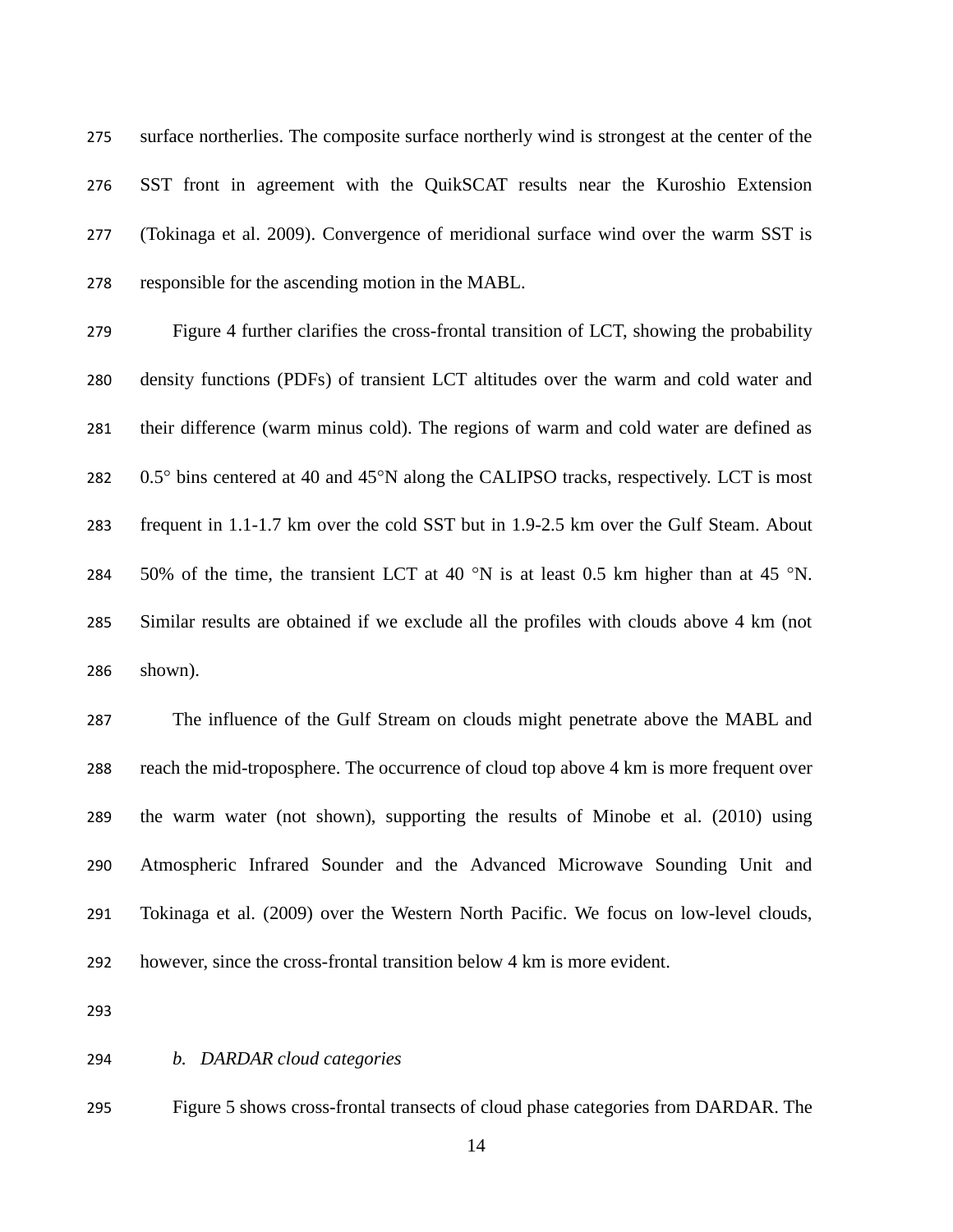frequency of a cloud category occurrence is calculated using same bins as the relative frequency of LCT occurrence. The altitude with the most frequent cloud occurrence (about 60%) is 0.9 km over the cold flank of the SST front, and it reaches up to 1.7 km over the warm flank, indicative of a cross-frontal structure. The categories of liquid and rain dominate below 2.0 km over the warm water. Liquid clouds are more frequent above 1.2 km, while rain class is most frequent below 0.9 km over the Gulf Stream, supporting the horizontal patterns of AMSR-E LWP and GPCP precipitation in winter (Fig. 1). In contrast, ice clouds dominate above the freezing level. Ice clouds found above MABL in the free troposphere (not shown) are due to storms. Additionally, the category of supercooled liquid is mainly confined below 1.5 km over the cold flank of the SST front. The categories of mixed ice and supercooled liquid are frequently observed near the LCT and rise with the freezing level going southward. The SST front affects the freezing level by transferring heat to the atmosphere and, therefore, influences the cross-frontal variations of cloud categories.

### *c. Relationship between CALIPSO LCT and AMSR-E LWP*

 Figure 6 shows the joint PDFs of CALIPSO LCT and AMSR-E LWP over the warm 313 and cold flanks of the SST front, in the  $0.5^{\circ}$  bins centered at 40 and 45 $^{\circ}$ N along CALIPSO tracks, respectively. Assuming that most LWP is confined in the lower atmosphere, it is plausible that larger LWP is associated with higher LCT due to greater physical cloud thickness. This is consistent with the increase in LCT altitude with larger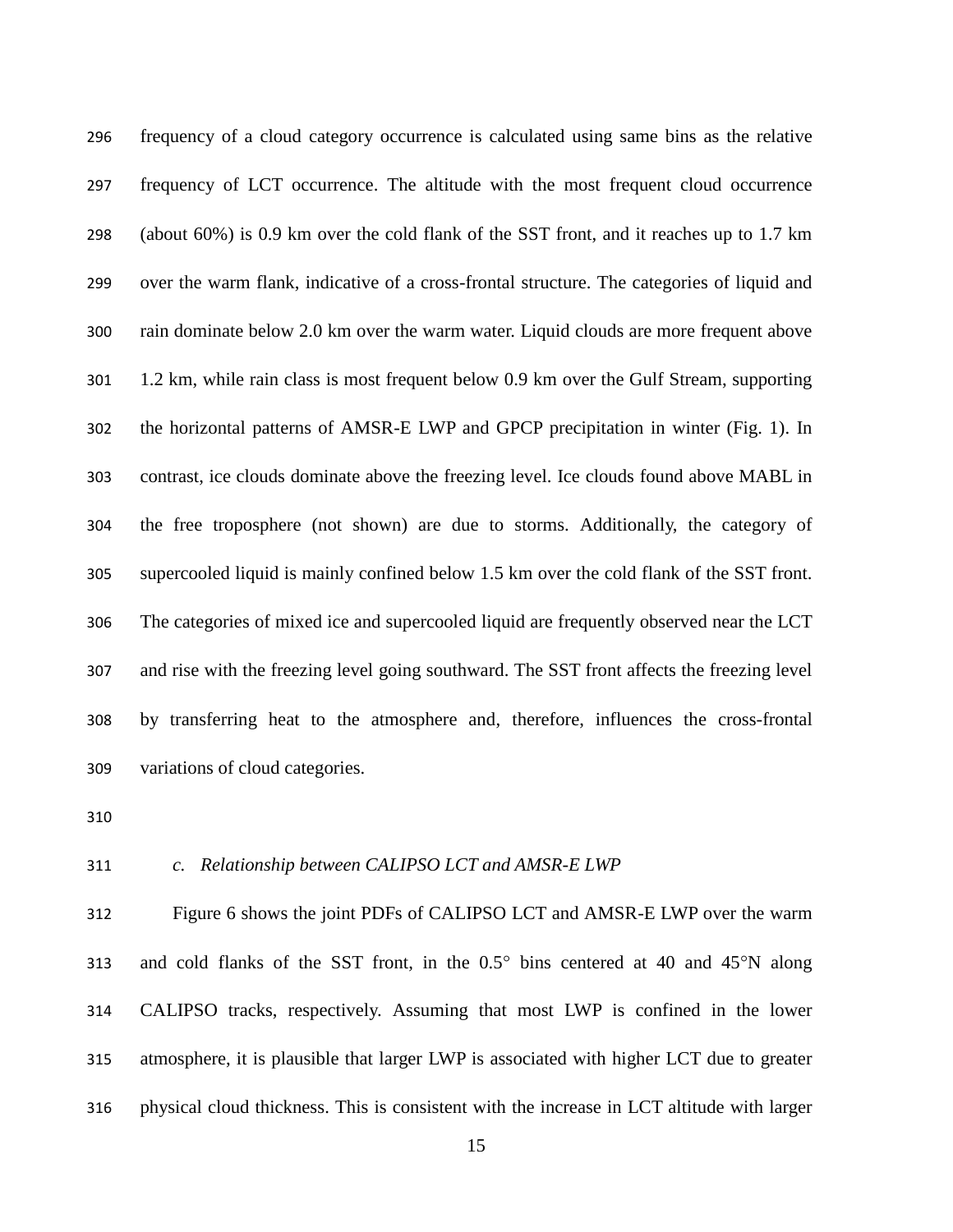LWP. As LWP increases from 0 to 0.08 mm, LCT increases by 0.8 km over the Gulf Stream (red contours) and by 0.3 km over cold water (blue contours), implying a higher correlation between LWP and LCT over warm water. The lower correlation over the cold water might be due to the frequent occurrence of ice clouds (Fig. 5) that are not included in AMSR-E LWP. Additionally, nearly all low clouds are confined below 2.5 km, which is the upper limit of the MABL in this region (not shown).

## 5. Northerly and southerly composites

 Since the direction of the meridional surface wind is important for near-surface stability, the ERA-interim fields, the relative frequency of LCT occurrence, and frequencies of cloud categories are calculated separately for surface northerly and southerly regimes. Winds between 40-45°N are northerly (southerly) 54.7% (45.3%) of time, and the northerly and southerly composites include 55054 and 36170 LCT observations between 40-45°N, respectively.

*a. Northerly wind composite*

 Figures 7a and 7b show the patterns of relative frequency of LCT and frequencies of different cloud categories under conditions of northerly wind reported at 10 m at the time and location of each satellite observation. These resemble the all-conditions composites (Figs. 3b and 5) since LCT occurs most frequently under northerly conditions. LCT is elevated over the Gulf Stream where SST-SAT exceeds 6.0 °C. Upon close inspection, the cross-frontal transition of relative LCT frequency is more evident than is the case in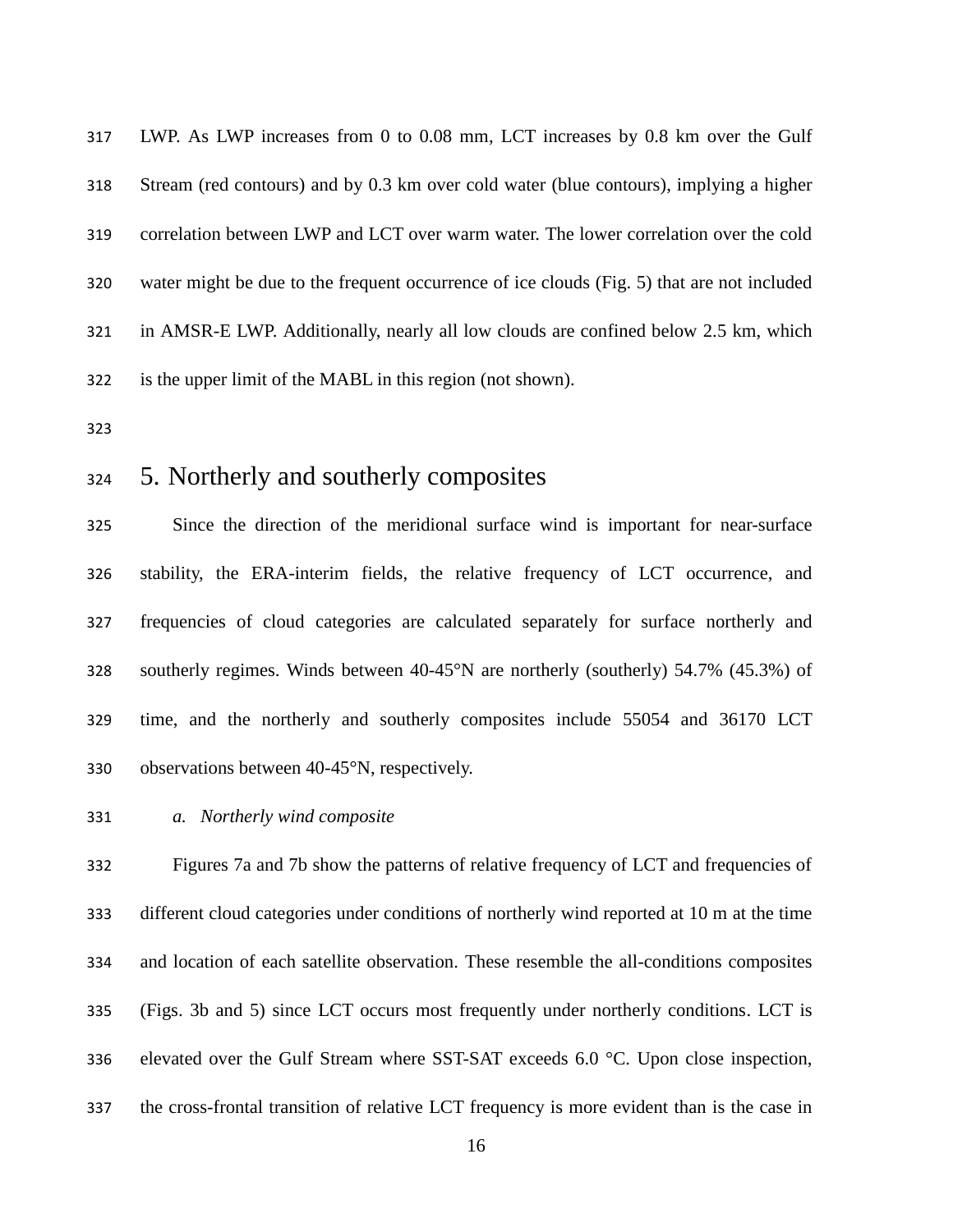the all-condition composites because of a stronger inversion produced by large-scale subsidence over the cold flank of the SST front (Fig. 7a). Although the synoptic northerlies are strong, the impact of the SST front on vertical motion is visible. The large-scale descending motion is weakened over the warm flank of the SST front and intensified over the cold flank. The strong surface northerlies lead to high SST-SAT, at 343 8.0 °C and 6.5 °C over the Gulf Stream and the coastal region (lower panel of Fig. 7a), much higher than the mean-state and all-conditions composites (Figs. 3a and 3b). The resulting MABL is more well-mixed under cold advection. Small et al. (2003) reported that horizontal advection displaces the SAT response 100 km downwind of the SST forcing in the region of Pacific tropical instability waves where the background winds are 348 approximately 10 m  $s^{-1}$ . A shorter length scale of the SAT adjustment to SST 349 perturbations is expected since the cross-frontal winds are  $7 \text{ m s}^{-1}$  in the northerly composite.

 In winter, the Gulf Stream front is under the North American Trough where the prevailing winds are westerly (Fig. 8a) and is located in the storm track domain where the synoptic variability is strong. In order to identify the specific synoptic conditions corresponding to the cross-frontal transition of low-level clouds, the relative frequency of LCT (not shown) and ERA-Interim (Fig. 8b) composites are constructed when the area mean (between 40-45°N along the CALIPSO tracks) of surface meridional winds is northerly. This calculation differs from Fig. 7a, which is composited on occurrence of surface northerlies at the CALIPSO footprint. The relative frequency of LCT is similar to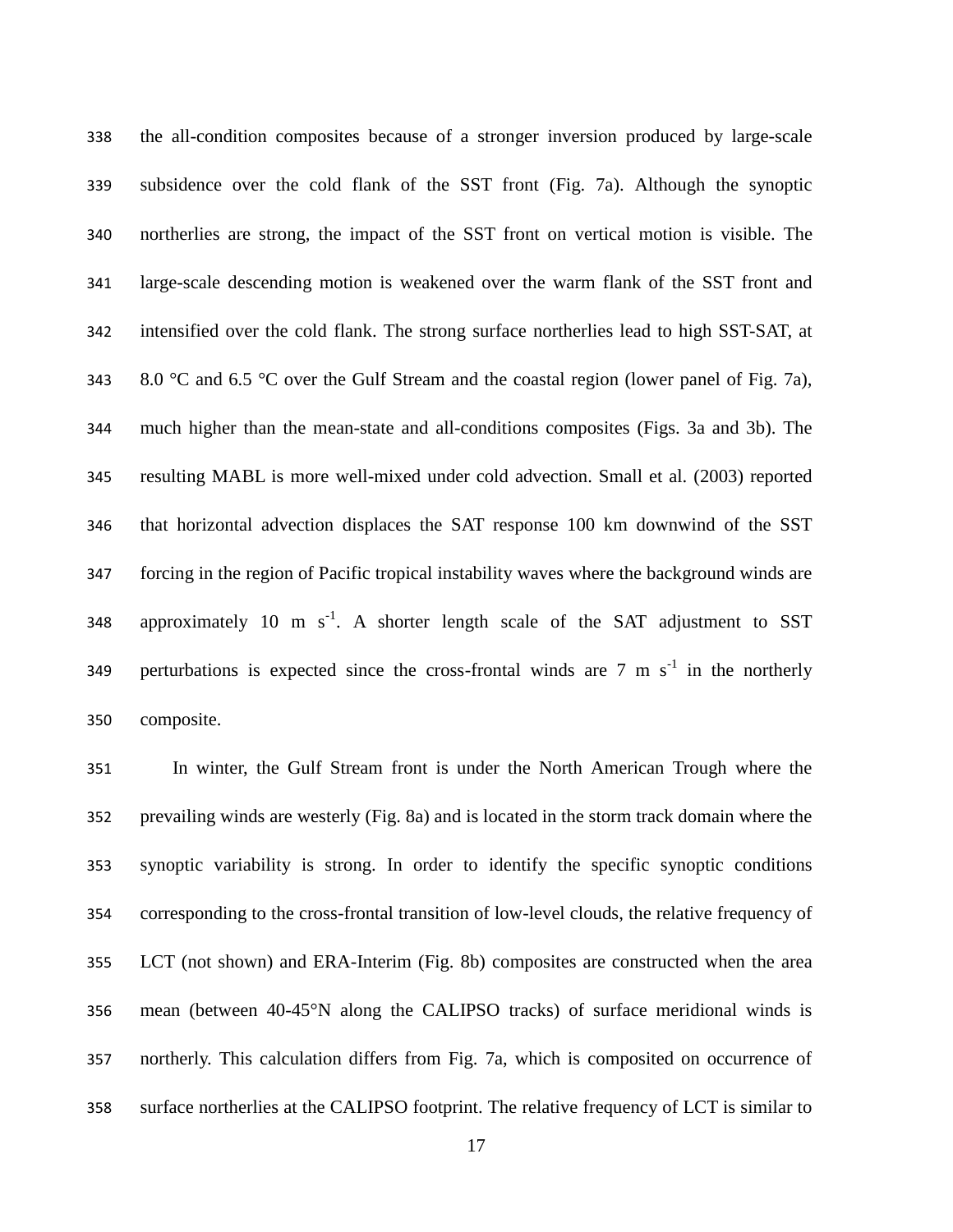the Fig. 7a (not shown), suggesting that the cross-frontal transition of low-level clouds is robust. Figure 8b shows that cross-frontal northerlies related to the transition of low-level clouds occur after low-pressure systems pass by. The resulting cold advection intensifies heat and moisture flux out of the ocean to the atmosphere, and thus favors the formation of stratocumulus (Young and Sikora 2003).

### *b. Southerly wind composite*

 Under southerly conditions, low-level clouds show more complex structures since the entire atmosphere is influenced by synoptic large-scale ascent (Fig. 9a). In contrast to northerly conditions, the MABL is stabilized by warm advection as warm air flows over colder water. The most frequent LCT occurs near 37°N at 1.8 km and the maximum frequency of rain category is collocated with large SST-SAT, although the near-surface instability is much weaker than under northerly conditions (Fig. 9b). This suggests that the Gulf Stream deepens clouds under the southerly flow and is consistent with the argument of Norris and Iacobellis (2005) that precipitation and nimbostratus are more frequent under regions of strong upward and poleward flow. There is a general northward decrease in temperature in balance with the westerly thermal wind while the SST front maintains a sharp temperature gradient near the surface. Compared to the northerly 377 composite, the freezing level is about 1 km higher at  $40^{\circ}$ N and occurs  $5^{\circ}$  poleward at 1 km altitude.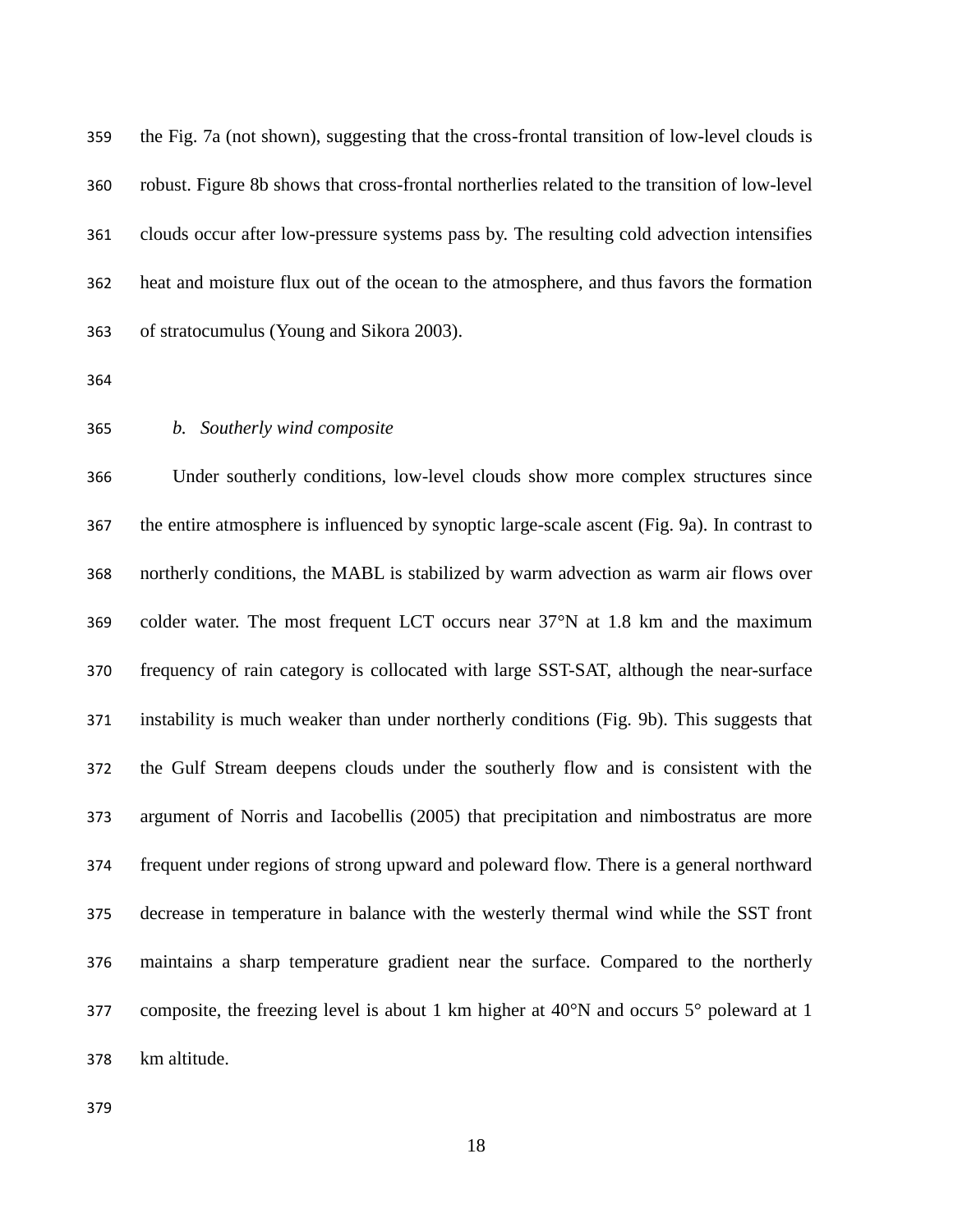### 6. Seasonal cycle

 The present study focused on the low-level cloud response to the Gulf Stream in winter when the SST front is sharpest, but low-level clouds vary markedly with seasons (Fig. 10). The seasonal variations of low-level clouds (Fig. 10) are closely related to the annual cycle of near-surface stability (Fig. 11). LCT is highest in winter and lowest in summer. In contrast to wintertime conditions, the strong southerly wind brings warm air over the relatively cold ocean during summer, thus stabilizing the surface layer. LCT frequently occurs below 1 km in summer, implying the frequent occurrence of sea fogs. These results based on CALIPSO are consistent with the visual observation from ships (Norris and Iacobellis 2005). Similarly, Li and Zhang (2013) observed a northward cross-SST-frontal transition from stratus to fog in the East China and Yellow Seas in summer. The relative frequency of LCT peaks over the SST front in winter but over the Gulf Stream in spring. This is because the Gulf Stream is the only heat source during cold-air outbreaks whereas SST-SAT is lower than 1 °C north of 43°N in spring (bottom in Fig. 10b) due to the weak springtime thermal contrast between the land and ocean (Young and Sikora 2003).

7. Summary and discussion

 A sharp SST front develops between the warm Gulf Stream and cold continental shelf water during winter. We investigated the low-level cloud response to the SST front using CALIPSO and other high-resolution satellite observations and the ERA-Interim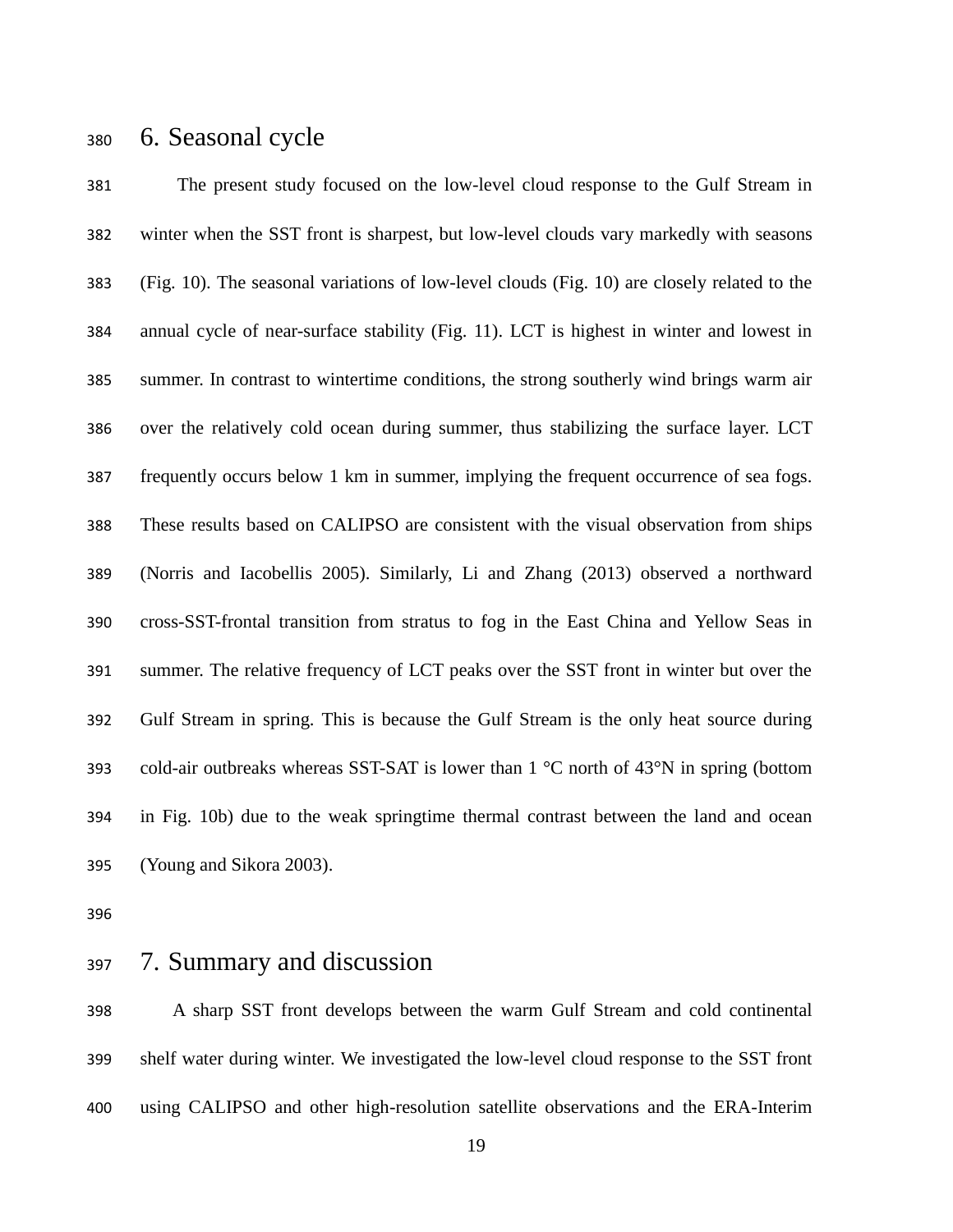reanalysis. The results show a strong southward cross-frontal elevation of low-level clouds due to a secondary circulation within the MABL induced by the SST front.

 The SST front exerts a strong influence on low-level clouds. Mean LCT averaged along CALIPSO tracks is lower than 1.4 km over the cold flank of the SST front but higher than 2.4 km over the Gulf Stream. In the zonal average, LCT over warm water is 0.5 km higher than over cold water. The SST front also influences the cross-frontal variations of cloud phase categories by affecting the freezing level. Rain is the prime form of precipitation over the Gulf Stream, ice clouds are dominant above the freezing level, and supercooled clouds are frequently observed above the MABL over the cold water in winter.

 Our analysis supports the SLP adjustment mechanism proposed by Lindzen and Nigam (1987) as an explanation for the secondary circulation within the MABL induced by the SST front. The air temperature gradient within the MABL across the SST front results in surface convergence and ascending motion over the Gulf Stream, consequently deepening low-level clouds there.

 The composite analysis shows that the cross-frontal transition of low-level clouds is more evident when surface winds are northerly. Stronger northerly winds bring cold air from the continent to the relatively warm ocean, leading to a well-mixed MABL that is deeper over the southern flank of the SST front. Furthermore, synoptic subsidence accompanying surface northerlies produces a strong inversion, thus setting up favorable condition for the formation of low-level clouds.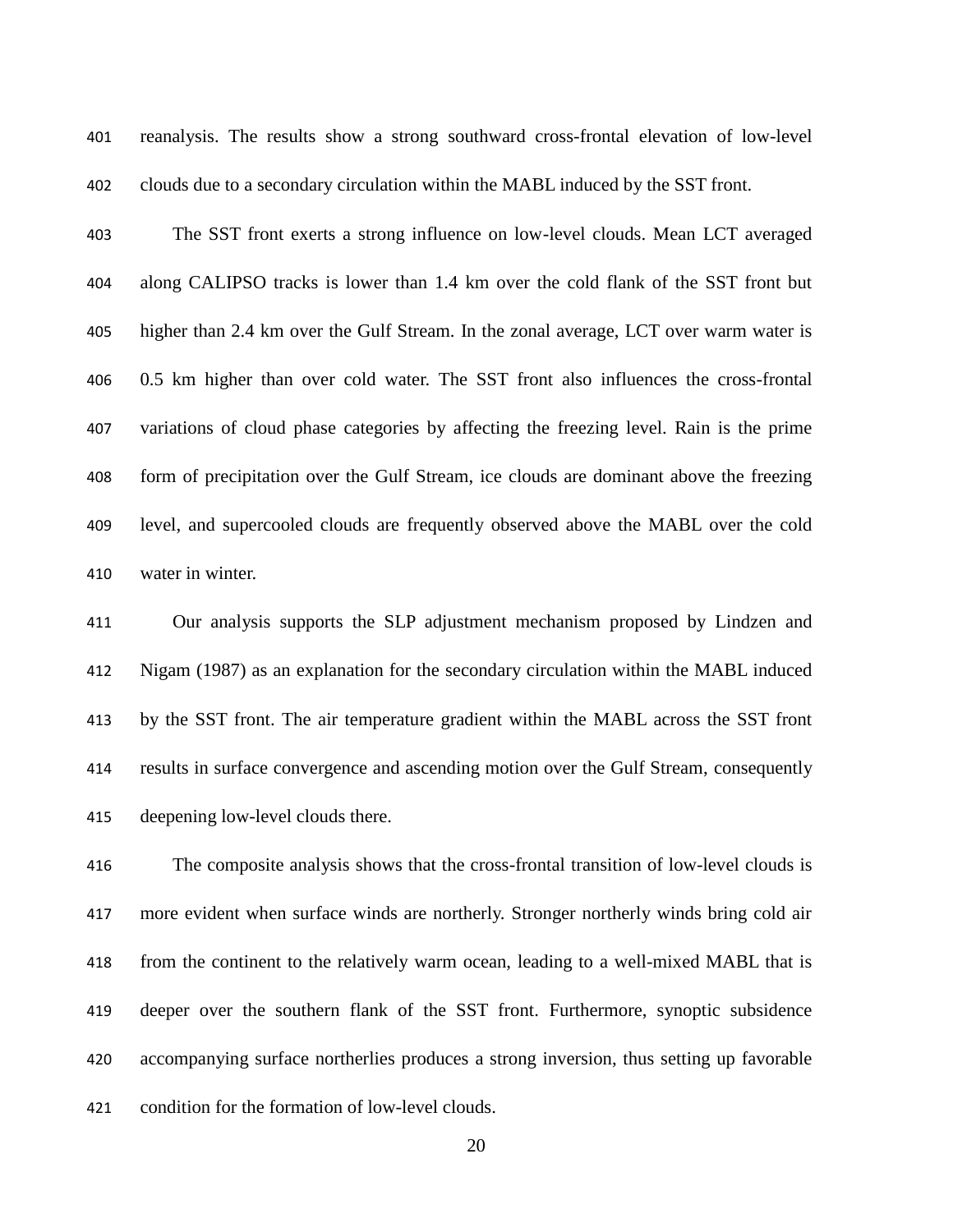Norris and Iacobellis (2005) investigated how mid-tropospheric vertical velocity and advection over the SST gradient control mid-latitude North Pacific cloud properties. They found that cumulus is prevalent under the conditions of synoptic descent and cold advection during winter and that the cloud breaks up as the MABL decouples when it is advected southward over the warmer water. Our results show that both the direction of surface meridional winds and the secondary circulation within the MABL induced by the SST front are important for the cross-frontal transition of low-level clouds. This is because the SST gradient in this study is much stronger than that in Norris and Iacobellis (2005).

 Frequent and repeated observations by CALISPO make the results reported here more reliable than case studies. Our results illustrate the utility of CALISPO retrievals for air-sea interaction and MABL clouds in combination with AMSR-E and CloudSat. Further validation of the combined CALIPSO and CloudSat products (e.g., DARDAR) against in-situ observations is desirable.

 **Acknowledgments**. The authors wish to thank Dr. L.-F. Sheng for her valuable comments. This work was completed while JWL was a visiting student at IPRC and Scripps sponsored by the China Scholarship Council. The data used in this study are obtained from the atmospheric scientific data center of NASA (CALIPSO), the ICARE Thematic Center (DARDAR-MASK), Remote Sensing Systems (AMSR-E, QuikSCAT), the ECMWF data server (ERA-Interim), and the Global Energy and Water Cycle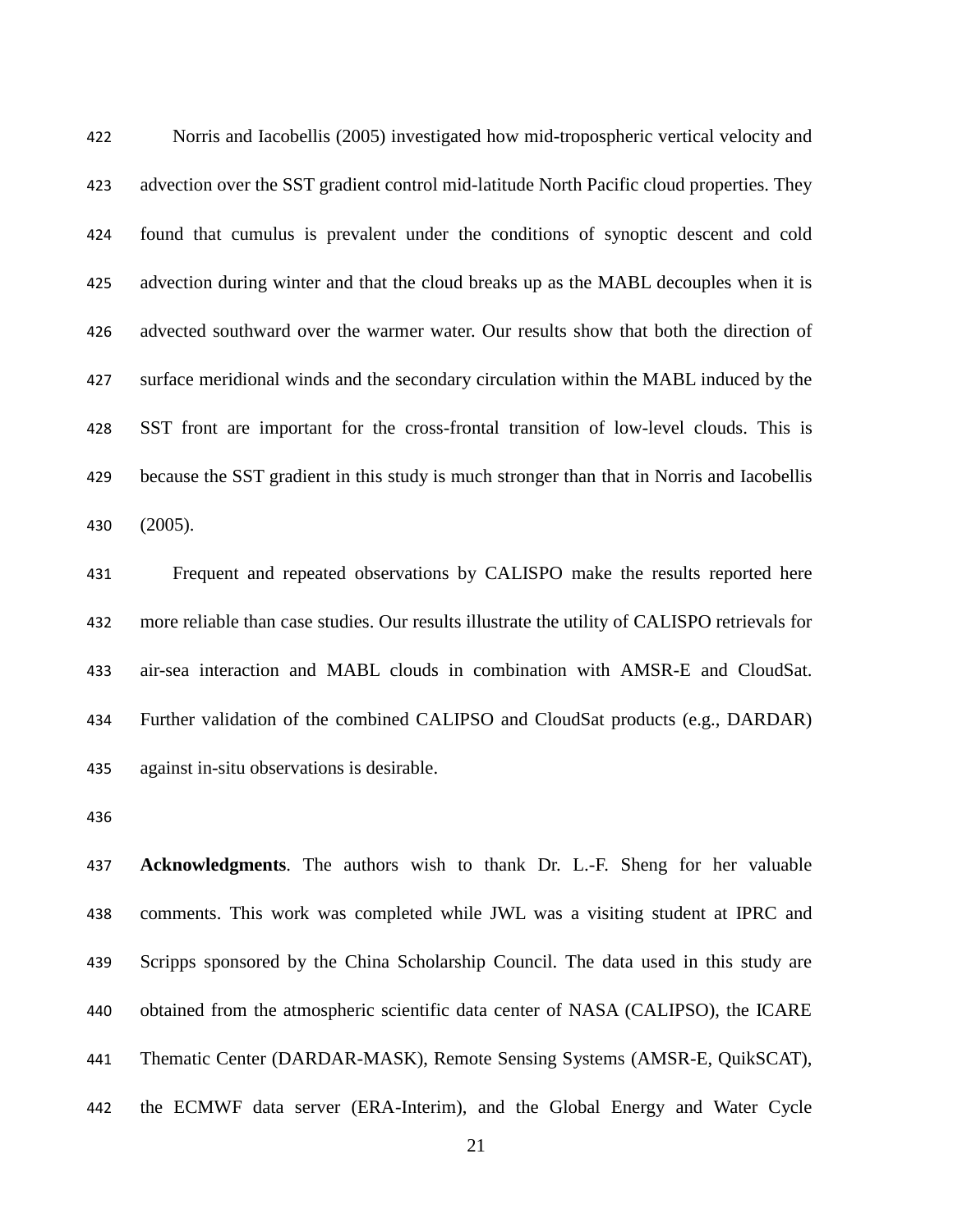| 443 | Exchanges Project (GPCP). This work is supported by the National Basic Research |
|-----|---------------------------------------------------------------------------------|
| 444 | Program of China (2012CB955602), NASA, the Natural Science Foundation of China  |
| 445 | $(41175006)$ , and JAMSTEC. IPRC/SOEST Publication # xxx/yyy. J. R. Norris was  |
| 446 | supported by NSF award AGS-0946094.                                             |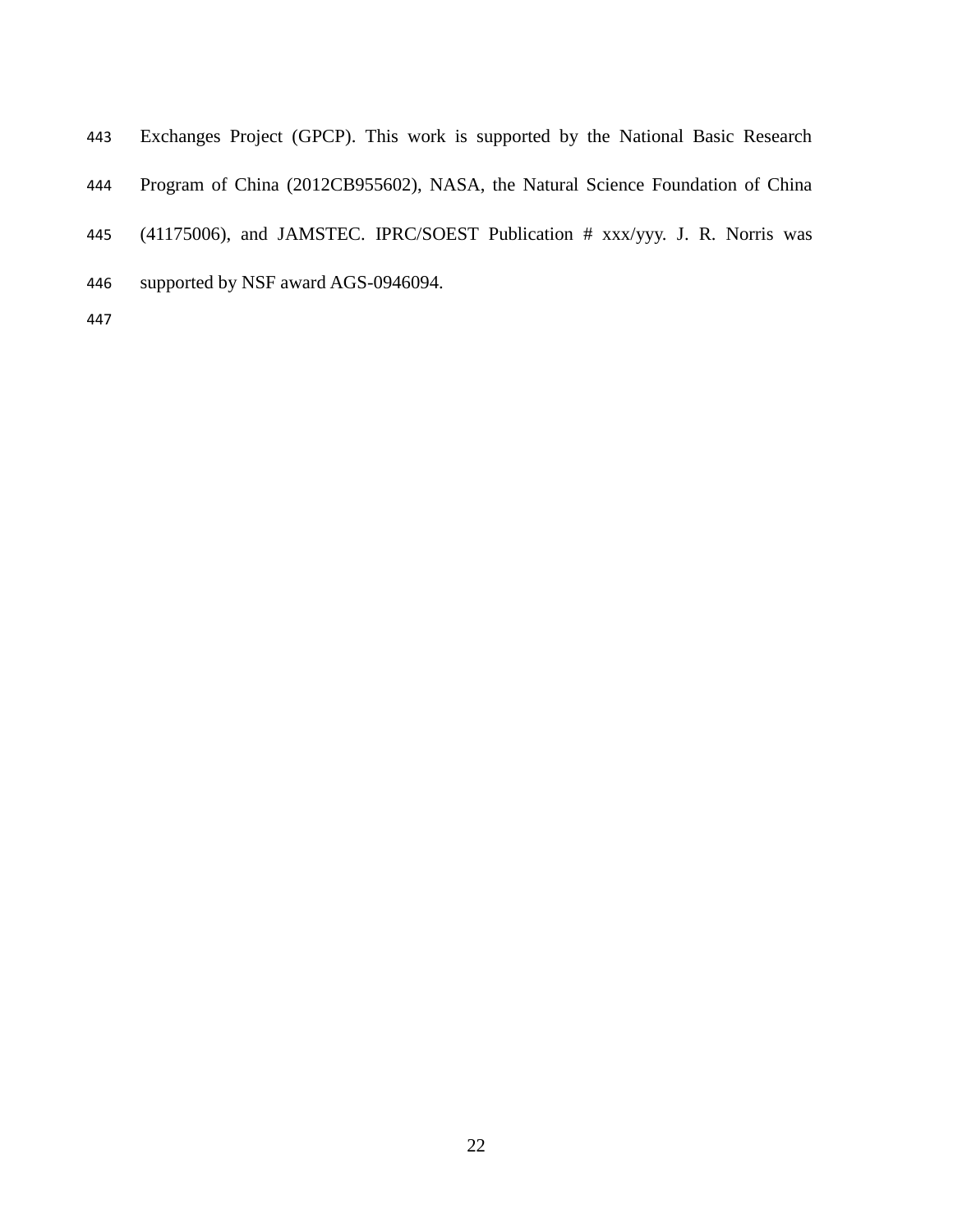# **References**

| 449 | Bane, M., and E. Osgood, 1989: Wintertime Air-Sea Interaction Processes Across the       |
|-----|------------------------------------------------------------------------------------------|
| 450 | Gulf Stream. J. Geophys. Res., 94, 10755-10772, doi: 10.1029/JC094iC08p10755.            |
| 451 | Biswas, K. R., and P. V Hobbs, 1990: Lightning over the Gulf stream. Geophys. Res.       |
| 452 | Lett., 17, 941-943, doi: 10.1029/GL017i007p00941.                                        |
| 453 | Bouniol, D., F. Couvreux, P.-H. Kamsu-Tamo, M. Leplay, F. Guichard, F. Favot, and E.     |
| 454 | J. O'Connor, 2012: Diurnal and seasonal cycles of cloud occurrences, Types, and          |
| 455 | radiative impact over West Africa. J. Appl. Meteorol. Climatol., 51, 534–553.            |
| 456 | Caldwell, P, B. C. S., 2005: Mixed-layer budget analysis of the diurnal cycle of         |
| 457 | entrainment in southeast Pacific stratocumulus. J. Atmos. Sci., 62, 3775–3791.           |
| 458 | Chelton, D., M. Schlax, M. Freilich, and R. Milliff, 2004: Satellite measurements reveal |
| 459 | persistent small-scale features in ocean winds. Science (80-.)., 303, 978–983.           |
| 460 | Dee, D. P. and Coauthors, 2011: The ERA-Interim reanalysis: configuration and            |
| 461 | performance of the data assimilation system. Q. J. R. Meteorol. Soc., 137, 553–597.      |
| 462 | Delanoë, J., and R. J. Hogan, 2008: A variational scheme for retrieving ice cloud        |
| 463 | properties from combined radar, lidar, and infrared radiometer. J. Geophys. Res.,        |
| 464 | 113, D07204, 10.1029/2007JD009000.                                                       |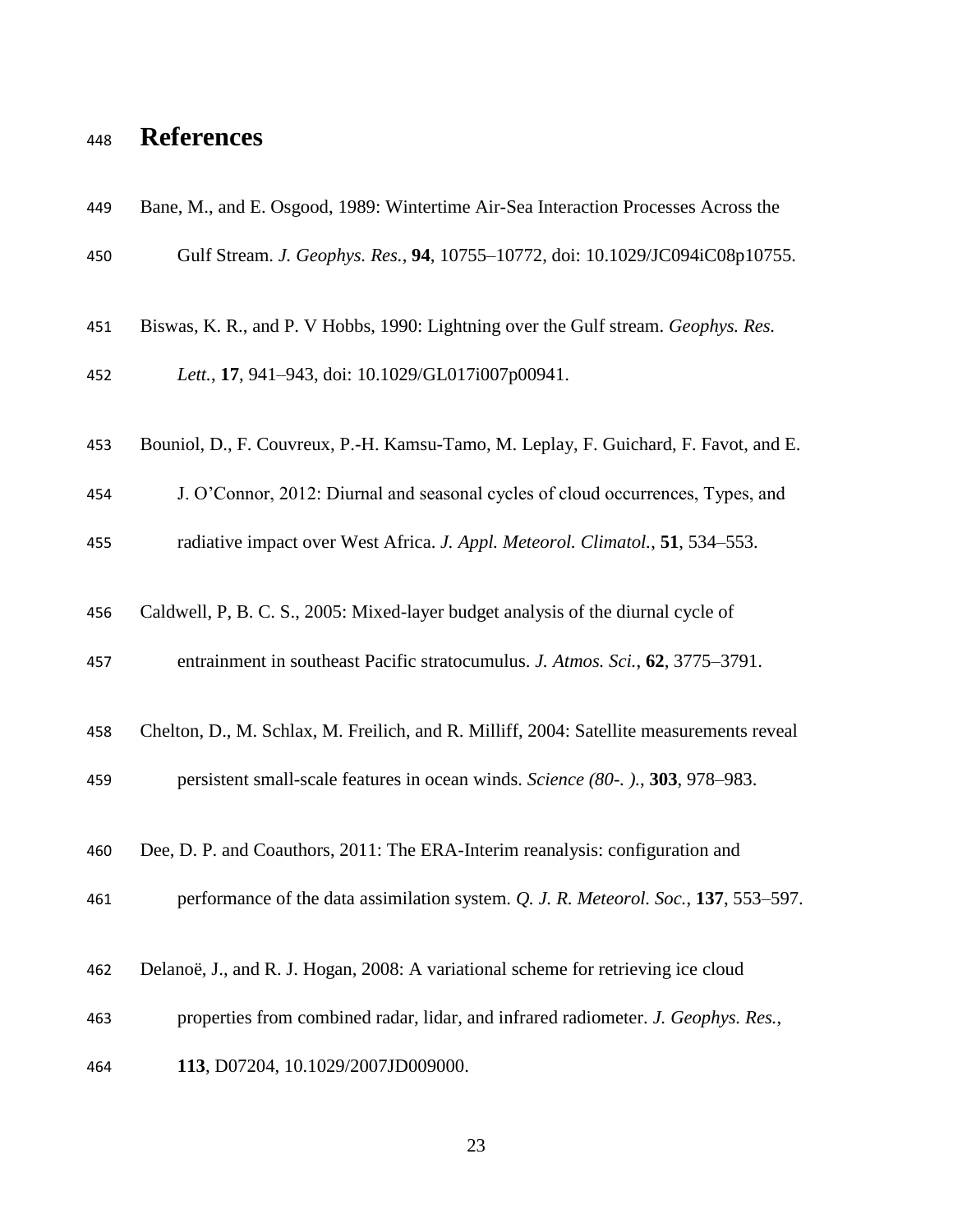| 465 | Delanoë, J., and R. J. Hogan, 2010: Combined CloudSat-CALIPSO-MODIS retrievals of         |
|-----|-------------------------------------------------------------------------------------------|
| 466 | the properties of ice clouds. J. Geophys. Res., 115, D00H29,                              |
| 467 | 10.1029/2009JD012346.                                                                     |
| 468 | Delanoë, J., A. Protat, O. Jourdan, J. Pelon, M. Papazzoni, R. Dupuy, J.-F. Gayet, and C. |
| 469 | Jouan, 2013: Comparison of Airborne In Situ, Airborne Radar-Lidar, and                    |
| 470 | Spaceborne Radar-Lidar Retrievals of Polar Ice Cloud Properties Sampled during            |
| 471 | the POLARCAT Campaign. J. Atmos. Ocean. Technol., 30, 57-73.                              |
| 472 | Hilburn, K. A., and F. J. Wentz, 2008: Intercalibrated passive microwave rain products    |
| 473 | from the unified microwave ocean retrieval algorithm (UMORA). J. Appl. Meteorol.          |
| 474 | Climatol., 47, 778-794.                                                                   |
| 475 | Hobbs, P. V, 1987: The Gulf Stream rainband. Geophys. Res. Lett., 14, 1142-1145,          |
| 476 | 10.1029/GL014i011p01142.                                                                  |
| 477 | Huang, C.-Y., and S. Raman, 1988: A numerical modeling study of the marine boundary       |
| 478 | layer over the Gulf Stream during cold air advection. Boundary-Layer Meteorol., 45,       |
| 479 | $251 - 290.$                                                                              |
| 480 | Klein, S. A., and D. L. Hartmann, 1993: The seasonal cycle of low stratiform clouds. J.   |

*Clim.*, **6**, 1587–1606.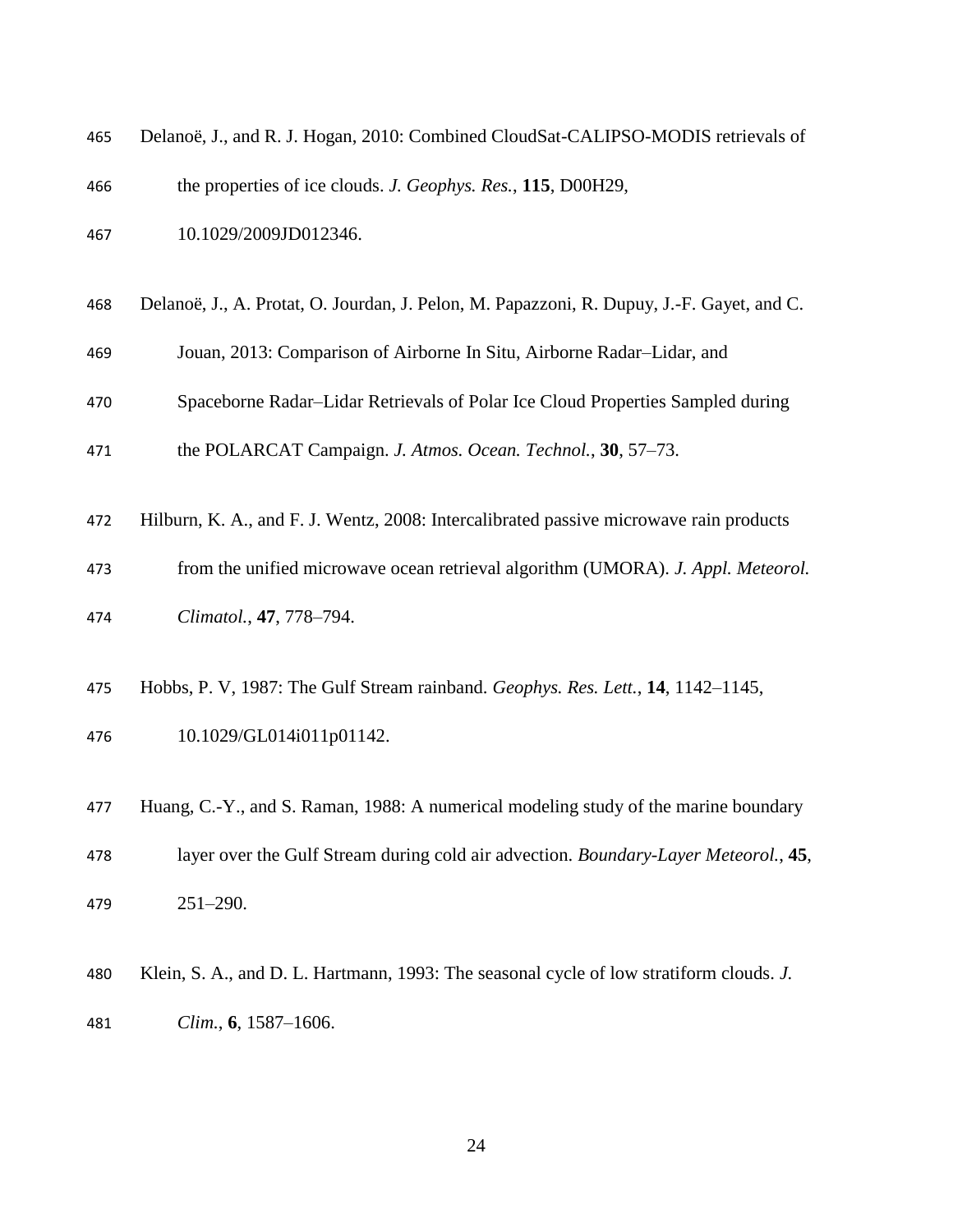| 482 | Li, M., and S. Zhang, 2013: Impact of sea surface temperature front on stratus-sea fog |
|-----|----------------------------------------------------------------------------------------|
| 483 | over the Yellow and East China Seas — a case study with implications for               |
| 484 | climatology. J. Ocean Univ. China, 12, 301-311.                                        |
| 485 | Li, X., W. Zheng, and W. Pichel, 2004: A cloud line over the Gulf Stream. J. Geophys.  |
| 486 | Res., 31, 1-5, doi: 10.1029/2004GL019892.                                              |
| 487 | Lindzen, R., and S. Nigam, 1987: On the role of sea surface temperature gradients in   |
| 488 | forcing low-level winds and convergence in the tropics. J. Atmos. Sci., 44, 2418–      |
| 489 | 2436.                                                                                  |
| 490 | Liu, W. T., 2002: Progress in scatterometer application. J. Oceanogr., 58, 121-136.    |
| 491 | Medeiros, B., L. Nuijens, C. Antoniazzi, and B. Stevens, 2010: Low-latitude boundary   |
| 492 | layer clouds as seen by CALIPSO. J. Geophys. Res., 115, D23, doi:                      |
| 493 | 10.1029/2010JD014437.                                                                  |
| 494 | Minobe, S., A. Kuwano-Yoshida, N. Komori, S.-P. Xie, and R. J. Small, 2008: Influence  |

- of the Gulf Stream on the troposphere. *Nature*, **452**, 206–209.
- Minobe, S., M. Miyashita, A. Kuwano-Yoshida, H. Tokinaga, and S.-P. Xie, 2010:
- Atmospheric response to the Gulf Stream: Seasonal variations. *J. Clim.*, **23**, 3699– 3719.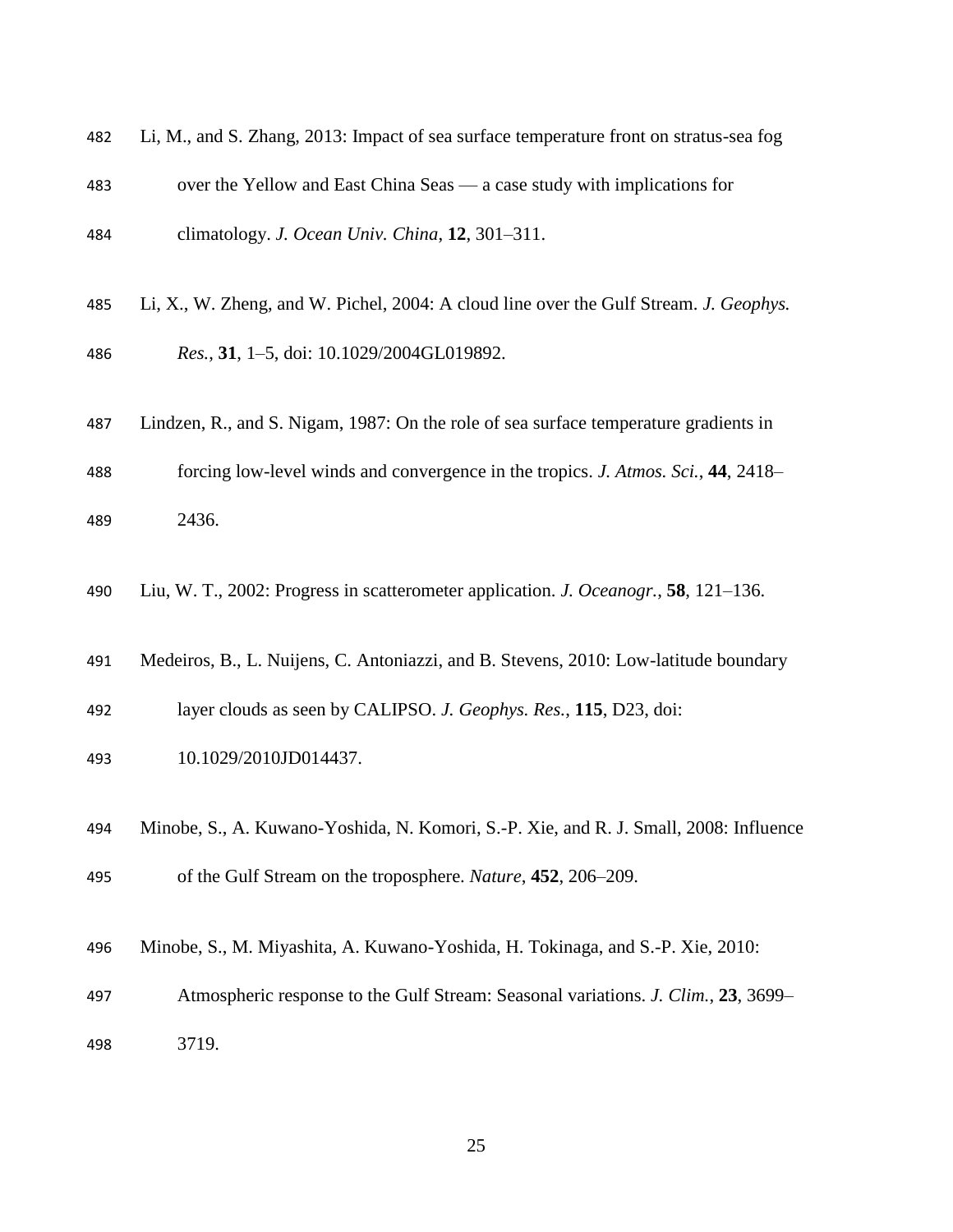| 499 | Nazaryan, H., M. P. McCormick, and W. P. Menzel, 2008: Global characterization of       |
|-----|-----------------------------------------------------------------------------------------|
| 500 | cirrus clouds using CALIPSO data. J. Geophys. Res., 113, D16, doi:                      |
| 501 | 10.1029/2007JD009481.                                                                   |
|     |                                                                                         |
| 502 | Norris, J. R., 1998a: Low cloud type over the ocean from surface observations. Part I:  |
| 503 | Relationship to surface meteorology and the vertical distribution of temperature and    |
| 504 | moisture. J. Clim., 11, 369-382.                                                        |
| 505 | Norris, J. R., 1998b: Low cloud type over the ocean from surface observations. Part II: |
| 506 | Geographical and seasonal variations. J. Clim., 11, 383-403.                            |
| 507 | Norris, J. R., and S. F. Iacobellis, 2005: North Pacific cloud feedbacks inferred from  |
| 508 | synoptic-scale dynamic and thermodynamic relationships. J. Clim., 18, 4862-4878.        |
| 509 | O'Neill, L. W., D. B. Chelton, and S. K. Esbensen, 2010: The Effects of SST-Induced     |
| 510 | Surface Wind Speed and Direction Gradients on Midlatitude Surface Vorticity and         |
| 511 | Divergence. <i>J. Clim.</i> , 23, 255–281.                                              |
| 512 | Sampe, T., and S.-P. Xie, 2007: Mapping high sea winds from space: A global             |
| 513 | climatology. Bull. Am. Meteorol. Soc., 88, 1965-1978.                                   |
| 514 | Sanders, F., 1986: Explosive cyclogenesis in the west-central North Atlantic Ocean,     |
| 515 | 1981--84. Part I: Composite structure and mean behavior. Mon. Weather Rev., 114,        |
| 516 | 1781-1794.                                                                              |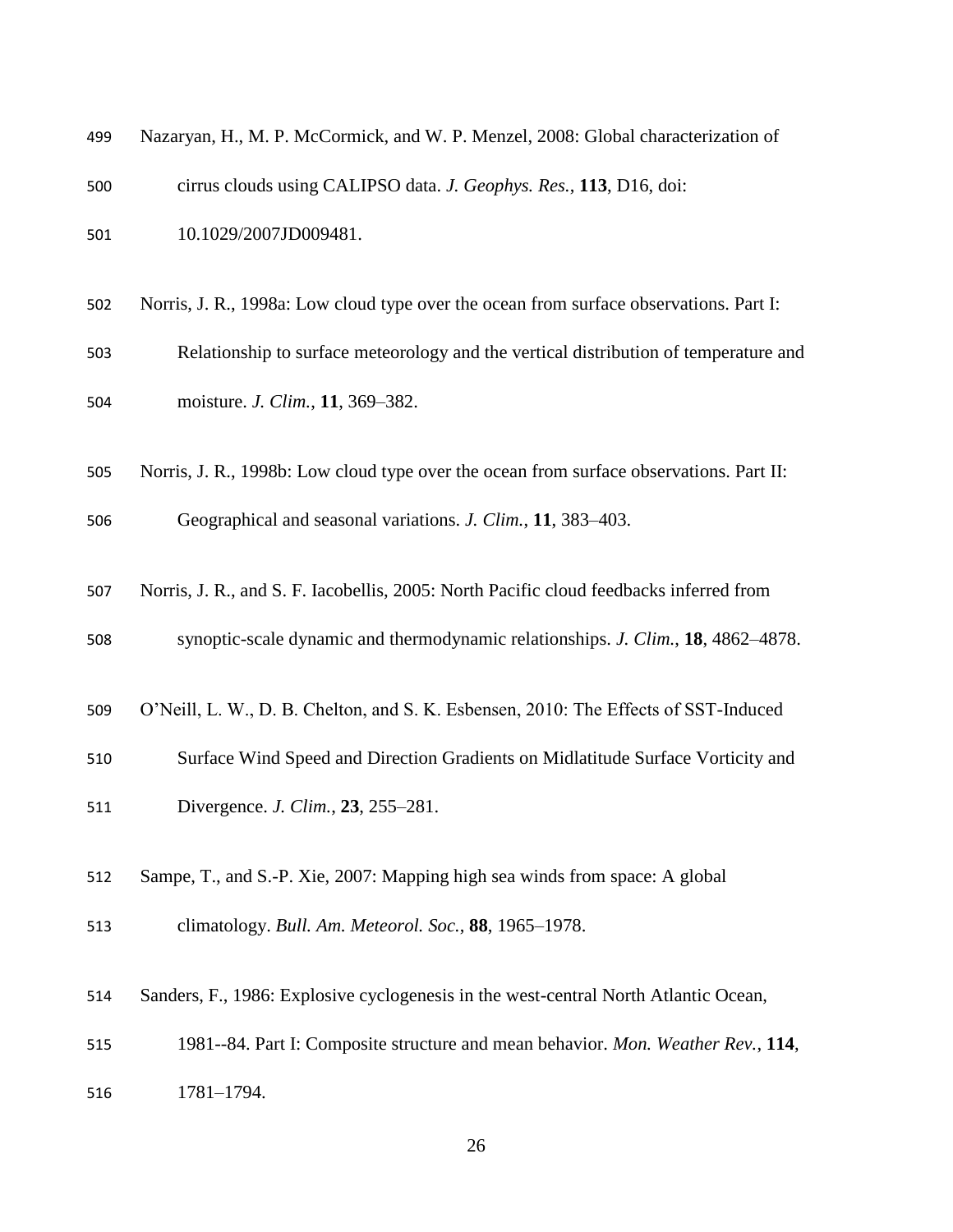| 517 | Sanders, F., and J. Gyakum, 1980: Synoptic-dynamic climatology of the "bomb." Mon. |
|-----|------------------------------------------------------------------------------------|
| 518 | <i>Weather Rev.</i> , <b>108</b> , 1589–1606.                                      |

- Small, R. J., S.-P. Xie, and Y. Wang, 2003: Numerical simulation of atmospheric
- response to Pacific tropical instability waves. *J. Clim.*, **16**, 3723–3741.
- Stein, T. H. M., D. J. Parker, J. Delanoë, N. S. Dixon, R. J. Hogan, P. Knippertz, R. I.
- Maidment, and J. H. Marsham, 2011: The vertical cloud structure of the West
- African monsoon: A 4 year climatology using CloudSat and CALIPSO. *J. Geophys.*
- *Res.*, **116**, D22, 10.1029/2011JD016029.
- Tokinaga, H., Y. Tanimoto, S.-P. Xie, T. Sampe, H. Tomita, and H. Ichikawa, 2009:
- Ocean frontal effects on the vertical development of clouds over the Western North

Pacific: In situ and satellite observations. *J. Clim.*, **22**, 4241–4260.

- Vaughan, M. a. and Coauthors, 2009: Fully automated detection of cloud and aerosol
- layers in the CALIPSO lidar measurements. *J. Atmos. Ocean. Technol.*, **26**, 2034–
- 2050.
- Wai, M. M.-K., and S. A. Stage, 1989: Dynamical analyses of marine atmospheric
- boundary layer structure near the Gulf Stream oceanic front. *Q. J. R. Meteorol. Soc.*, **115**, 29–44.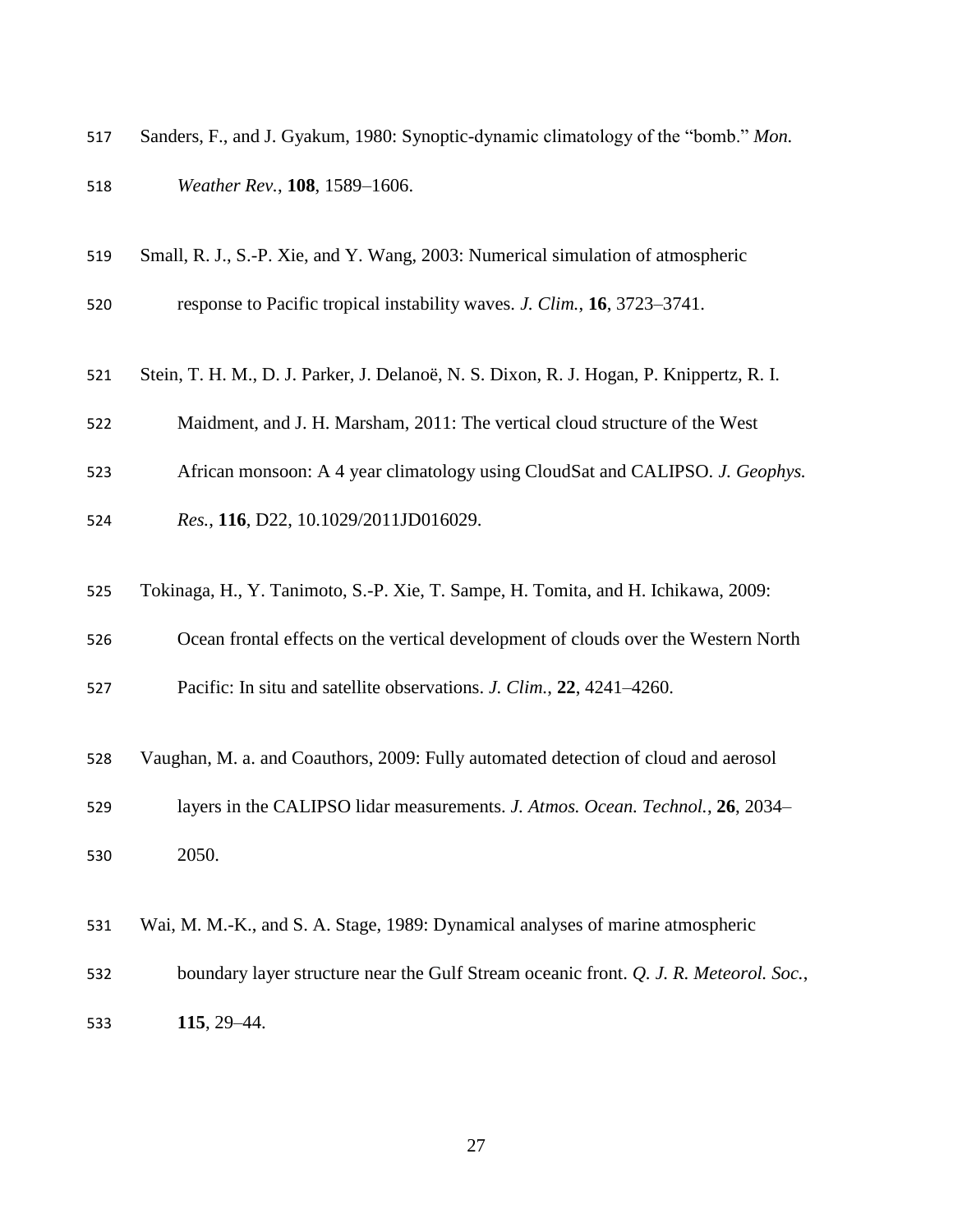| 534 | Winker, D. M., M. A. Vaughan, A. Omar, Y. Hu, K. A. Powell, Z. Liu, W. H. Hunt, and |
|-----|-------------------------------------------------------------------------------------|
| 535 | S. A. Young, 2009: Overview of the CALIPSO mission and CALIOP data                  |
| 536 | processing algorithms. J. Atmos. Ocean. Technol., 26, 2310–2323.                    |
| 537 | Wood, R., 2012: Stratocumulus Clouds. Mon. Weather Rev., 140, 2373-2423.            |
| 538 | Young, G. S., and T. D. Sikora, 2003: Mesoscale stratocumulus bands caused by Gulf  |
| 539 | Stream meanders. Mon. Weather Rev., 131, 2177-2191.                                 |
| 540 | Zhang, C., Y. Wang, A. Lauer, K. Hamilton, and F. Xie, 2012: Cloud base and top     |
| 541 | heights in the Hawaiian region determined with satellite and ground-based           |
| 542 | measurements. Geophys. Res. Lett., 39, D15, doi: 10.1029/2012GL052355.              |
| 543 |                                                                                     |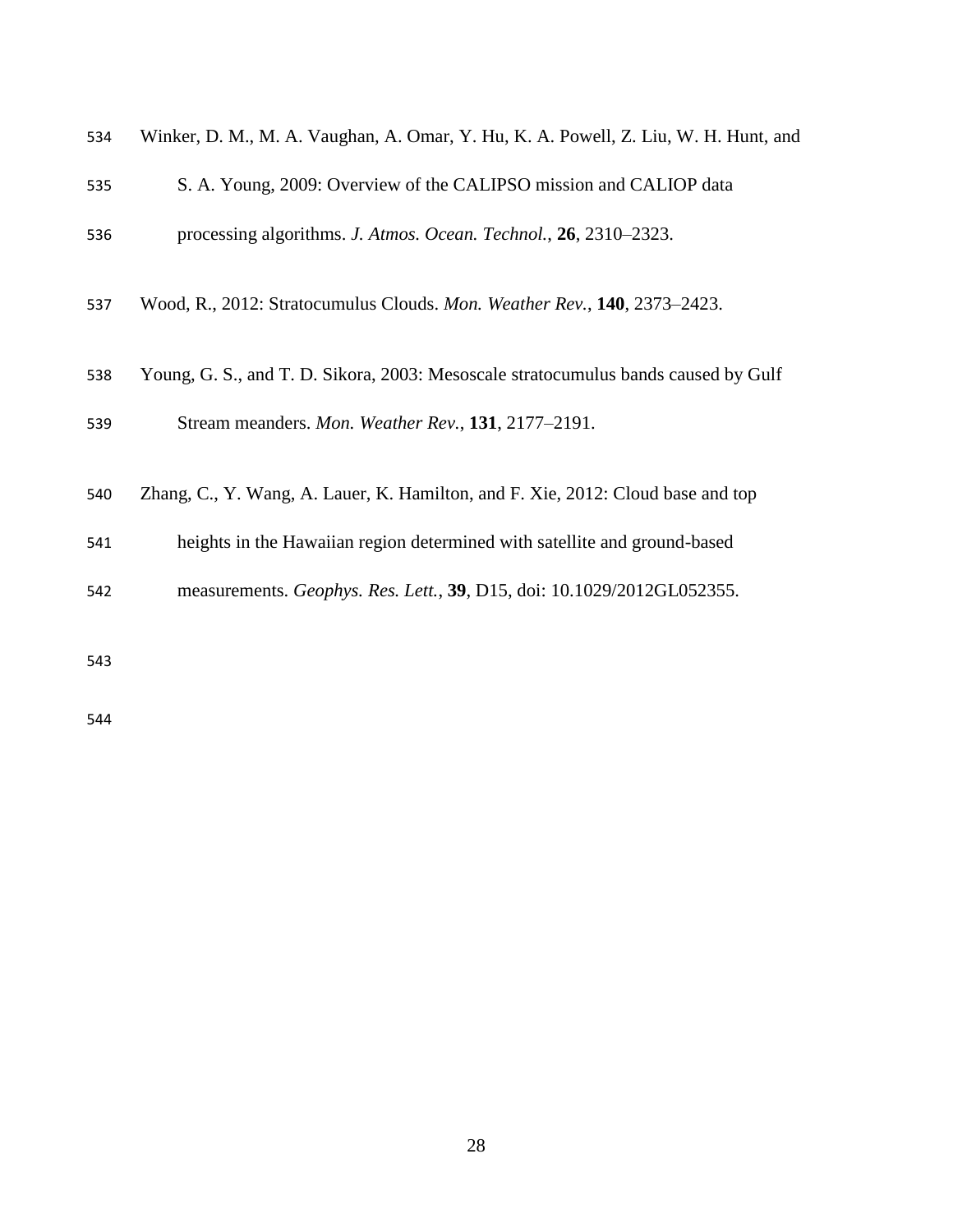

590 FIG. 1. DJF climatology: (a) GPCP precipitation (color shading in mm day<sup>-1</sup>); (b) AMSR-E LWP 591 (color shading in mm); (c) QuikSCAT wind (vectors) and convergence (color shading in  $10^{-5}$  s<sup>-1</sup>). 592 AMSR-E SST [contours; contour intervals  $(CI) = 2^{\circ}C$ ] is superimposed.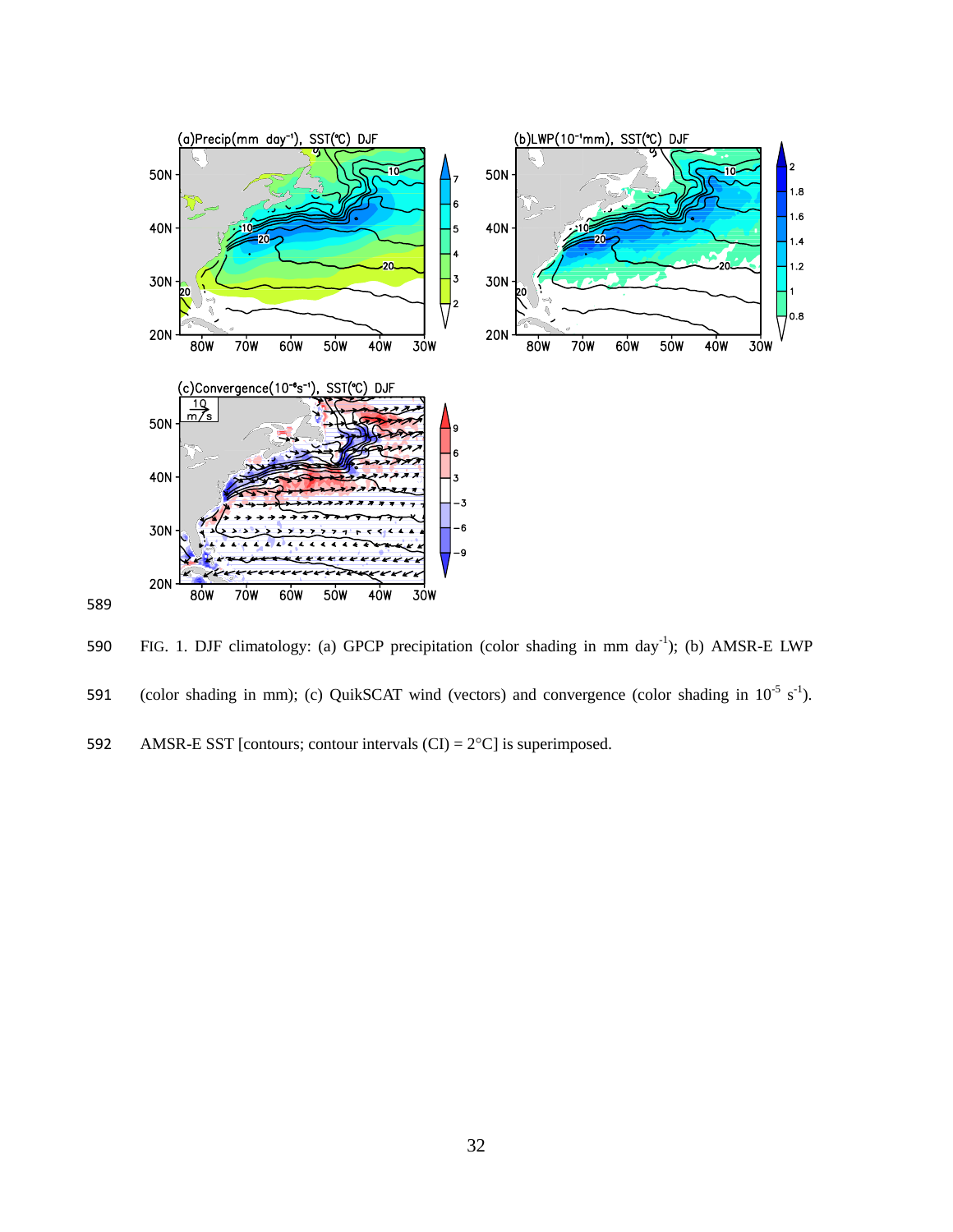

FIG. 2. DJF LCT altitude (color lines in km) along CALIPSO tracks during the day (a) and night (b)

595 with AMSR-E SST (contours;  $CI = 2°C$ ) superimposed. The quadrilaterals indicate the spatial domain

of CALIPSO and DARDAR composites in subsequent figures.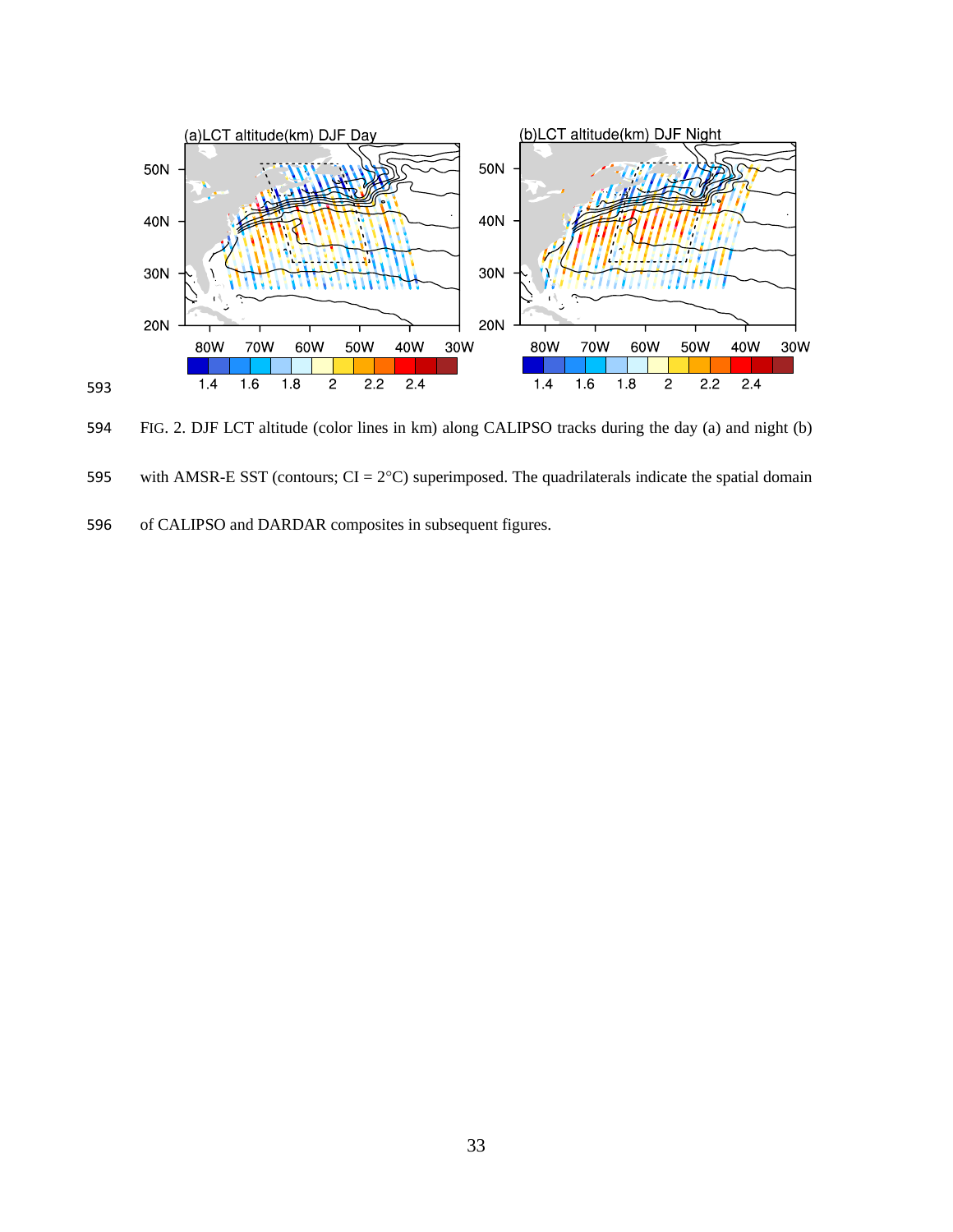

 FIG. 3. (a) Zonal mean DJF climatology along CALIPSO tracks within the quadrilaterals in Fig. 2 599 from ERA-Interim: virtual potential temperature (contours; CI = 5 K), meridional wind (m s<sup>-1</sup>) and 600 vertical velocity ( $10^{-2}$  hPa, vectors), SST (blue line in  $\degree$ C at bottom), and SST-SAT (red line in  $\degree$ C at bottom). The red and blue vectors in the upper panel of (a) denote upward motion and downward motion, respectively. (b) The relative frequency of LCT observed by CALIPSO as a function of 603 latitude and height (color shading in %). Composite virtual potential temperature (contours;  $CI = 5 K$ ), 604 meridional wind (m s<sup>-1</sup>) and vertical velocity ( $10^{-2}$  hPa, vectors) are constructed according to LCT occurrence. The blue line in the top panel indicates the freezing level where the air temperature is 0 C. The red and blue filled squares in Fig. 3b indicate the warm and cold regions used in Figs. 4 and 6.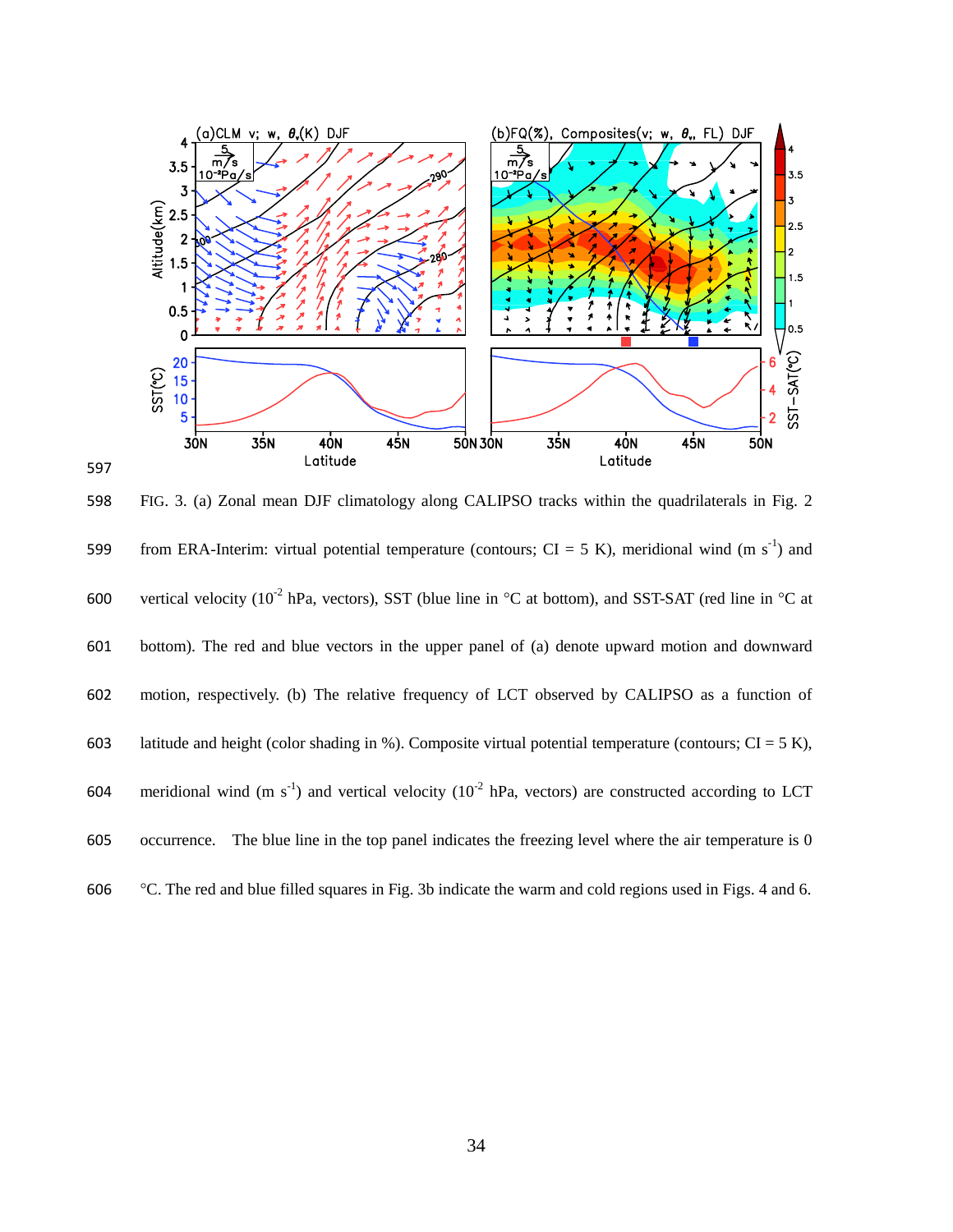

608 FIG. 4. PDFs (%) of LCT in two regions:  $0.5^{\circ}$  bins centered at 40 °N (red dashed line) and 45 °N (blue solid line) along the CALIPSO tracks. The grey bars show the PDF of LCT differences between the 610 two regions (40 °N minus 45 °N) when the LCTs are observed in the two regions along one single track.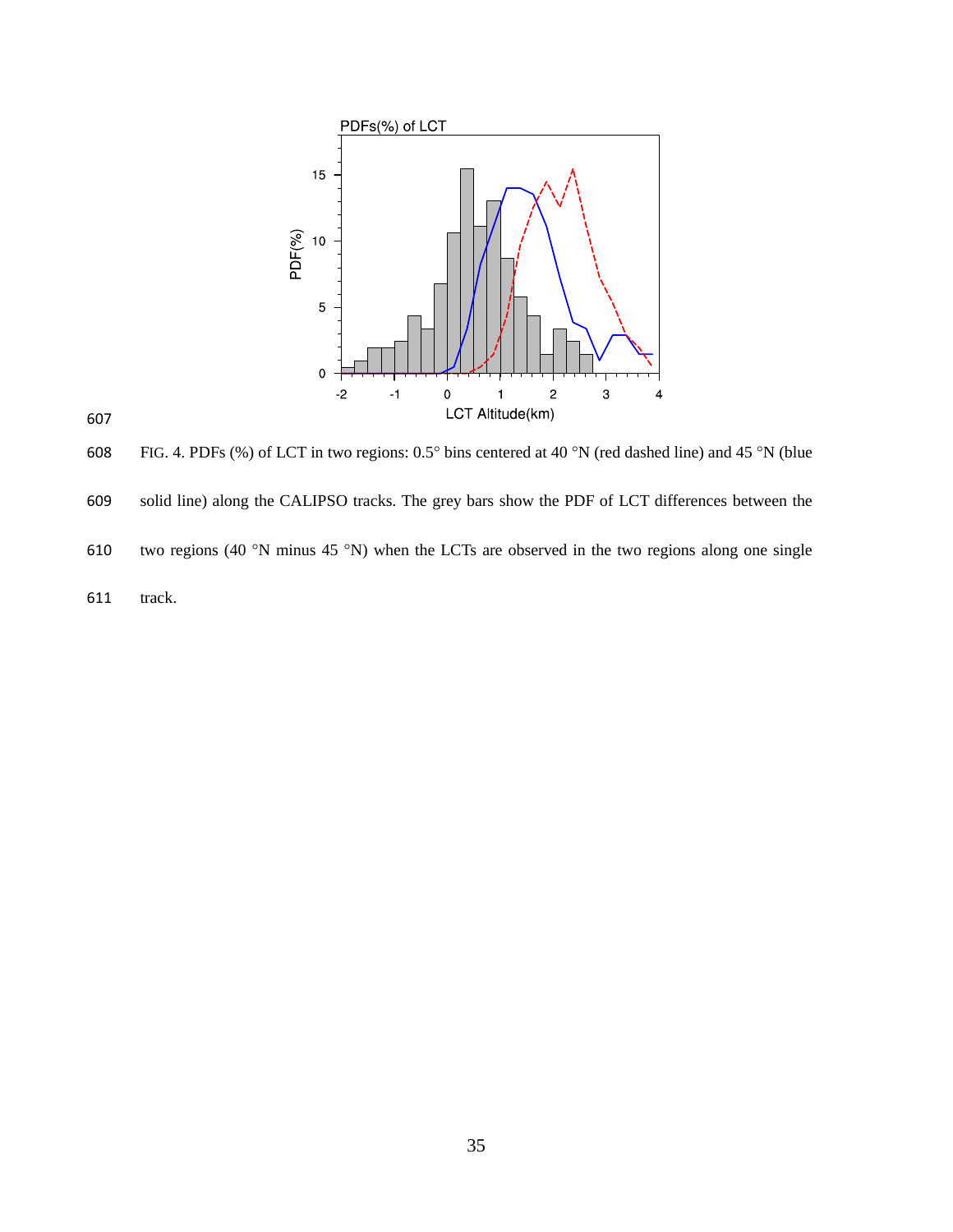

 FIG. 5. Zonal mean of frequencies (%) of DARDAR cloud phases: all phases (black contours), ice (blue shading), liquid water (yellow shading), supercooled liquid water (blue contours), rain (red contours) and mixed ice and supercooled liquid water (yellow contours) clouds. The long dashed line indicates the freezing level. The blue and red lines in the bottom panel represent the same SST and

SST-SAT in Fig. 3a, respectively.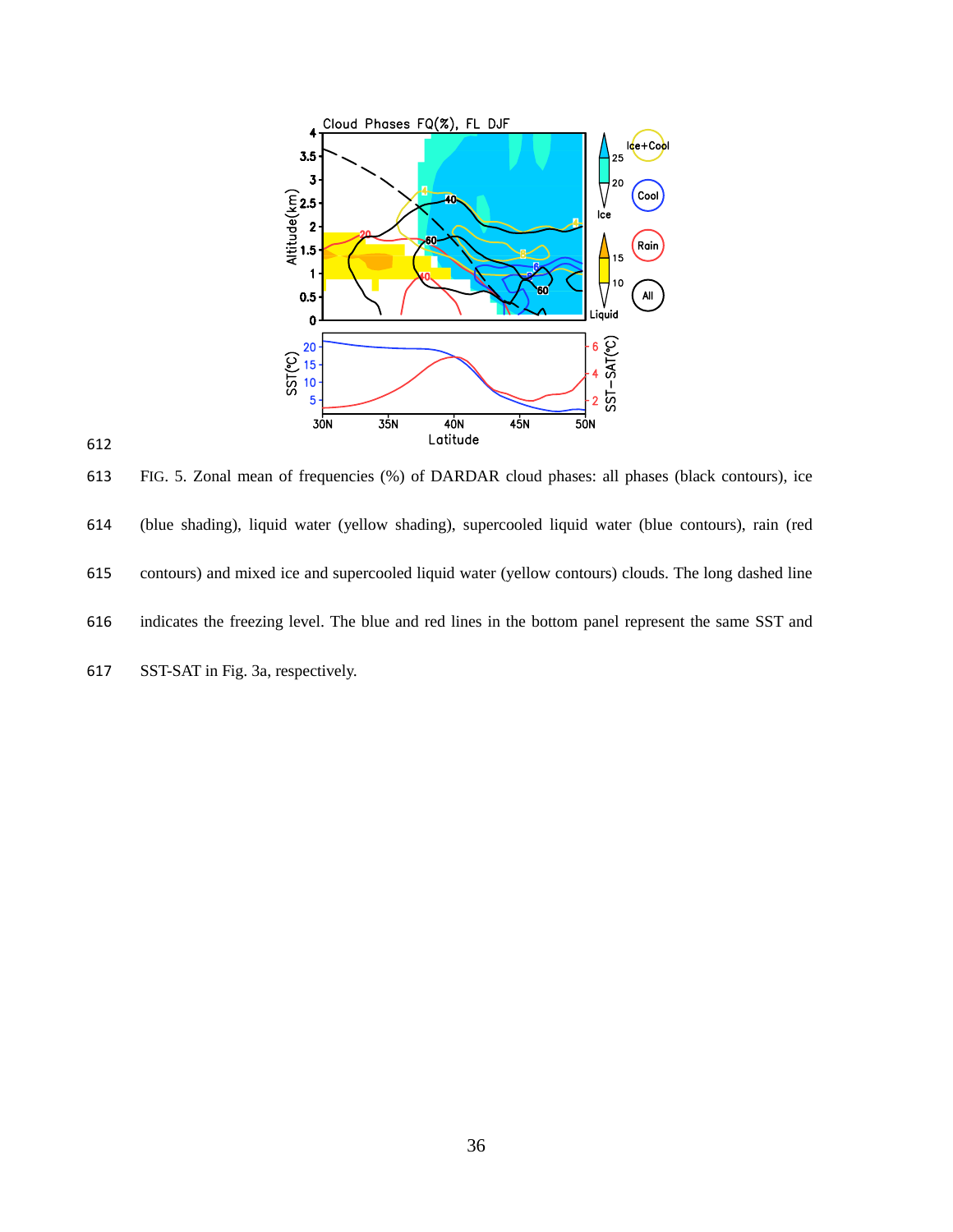

619 FIG. 6. Joint PDFs of LWP and LCT in two regions:  $0.5^{\circ}$  bins centered at 45°N (blue contours; CI =

620  $0.25\%$ ) and 40°N (red contours; CI = 0.25%) along CALIPSO tracks.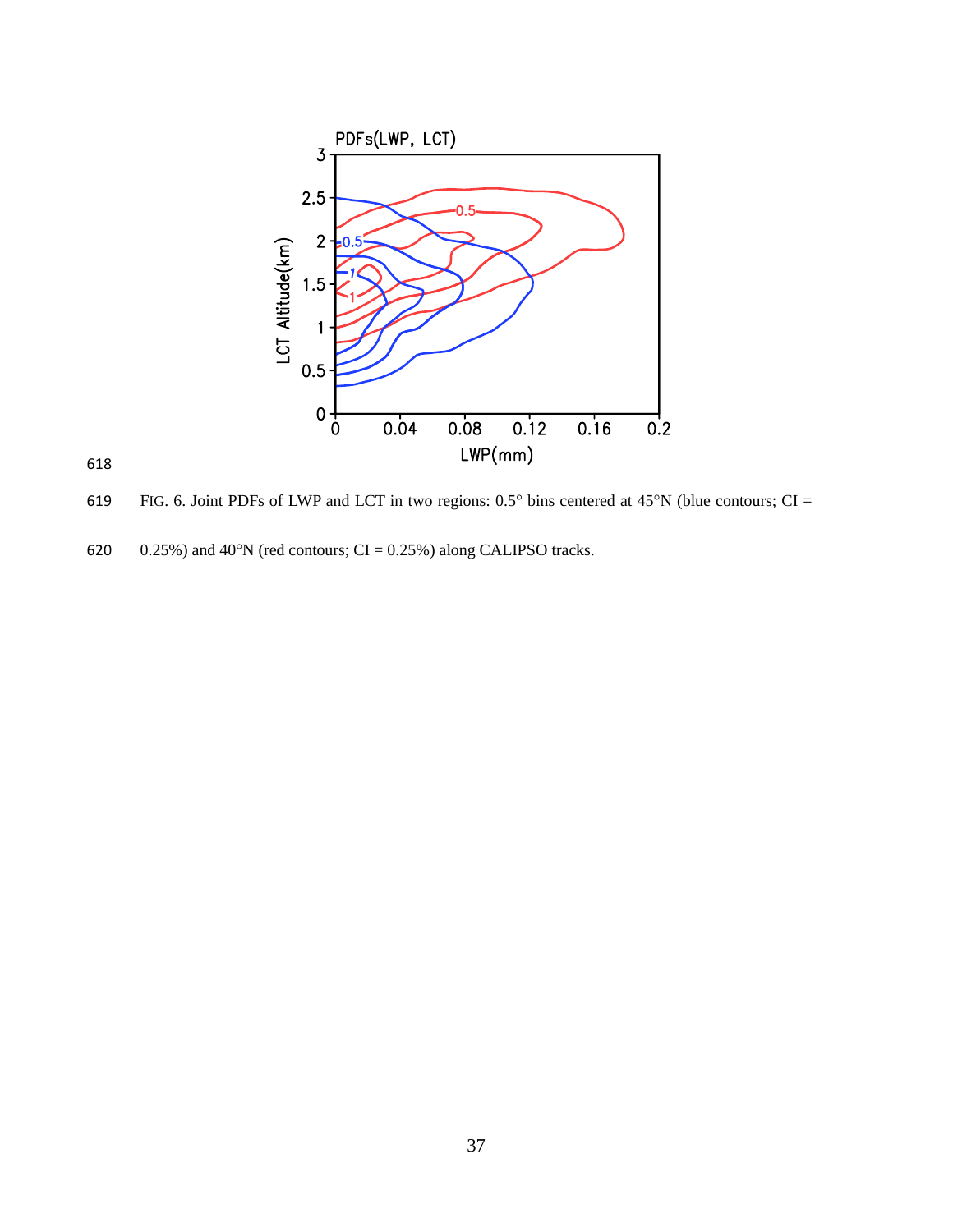

 FIG. 7. (a) The relative frequency of LCT (color shading in %) and virtual potential temperature 623 (contours; CI = 5 K), meridional wind (m s<sup>-1</sup>) and vertical velocity ( $10^{-2}$  hPa, vectors) under northerly conditions are composited on the transient meridional surface winds along CALIPSO tracks. (b) As in Fig. 5, but for composites under northerly and conditions according to meridional surface winds along CALIPSO tracks.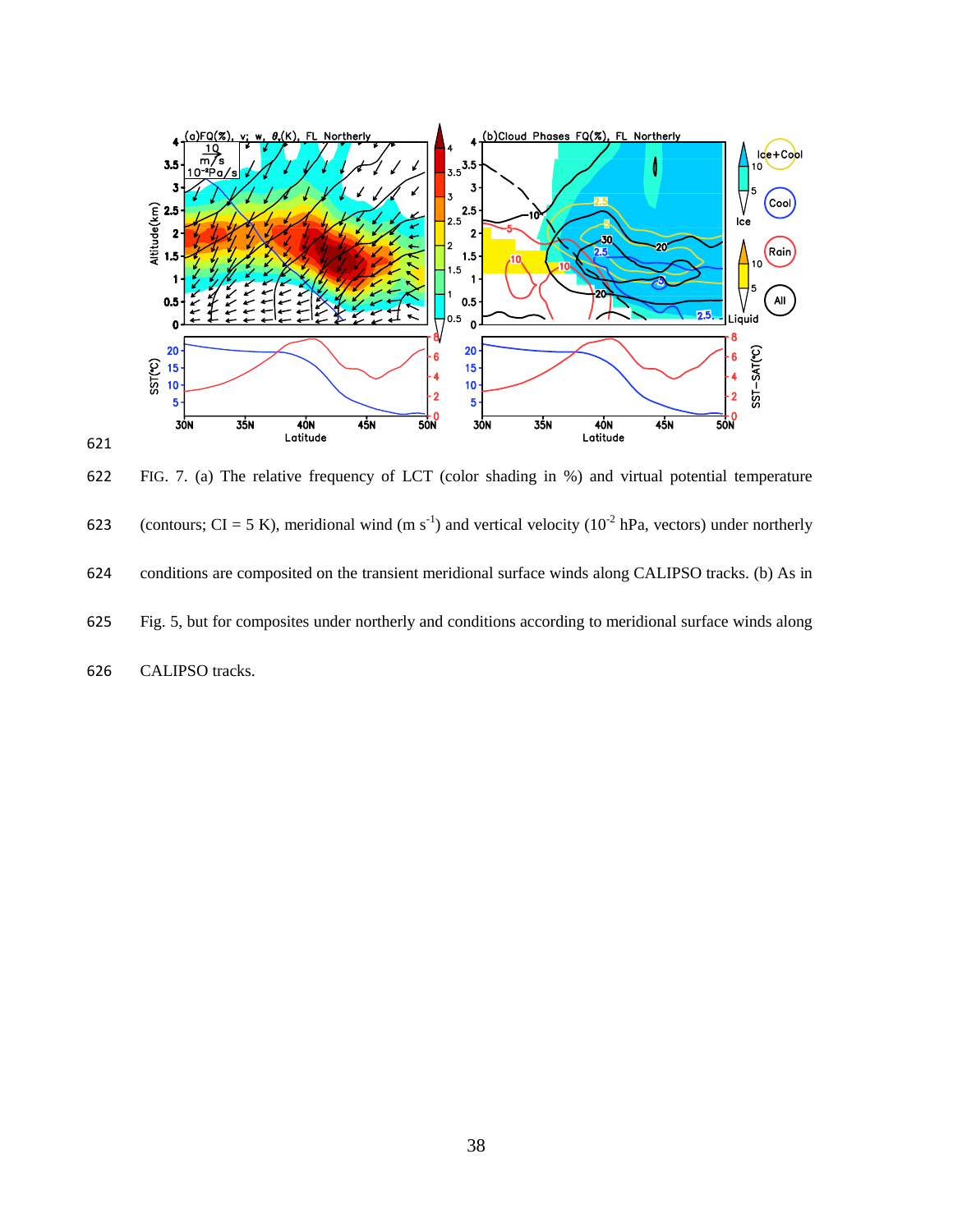

628 FIG. 8. (a) The DJF ERA-interim climatology: SLP (color shading in hPa), sea surface wind velocities 629 (vectors, m  $s^{-1}$ ). (b) The composite anomalies of SLP (color shading in hPa), sea surface wind 630 velocities (vectors, m  $s^{-1}$ ). The composites are constructed according to the occurrence of mean 631 northerly wind between  $40-45^{\circ}N$  along CALIPSO tracks. The wind speeds less than 2 m s<sup>-1</sup> and 0.4 m 632  $s^{-1}$  in (a) and (b) are omitted, respectively.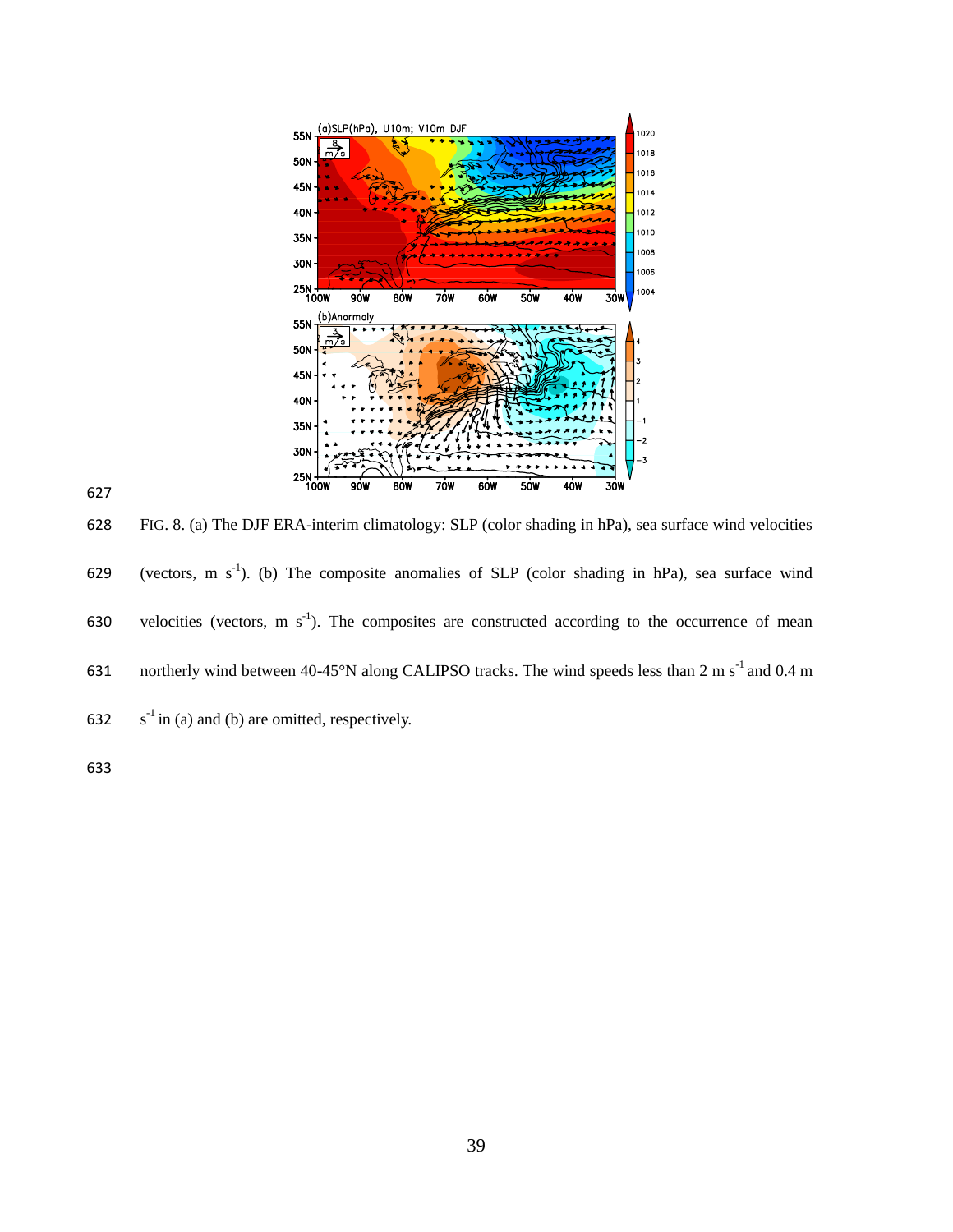

FIG. 9. As in Fig. 7, but for composites under southerly conditions.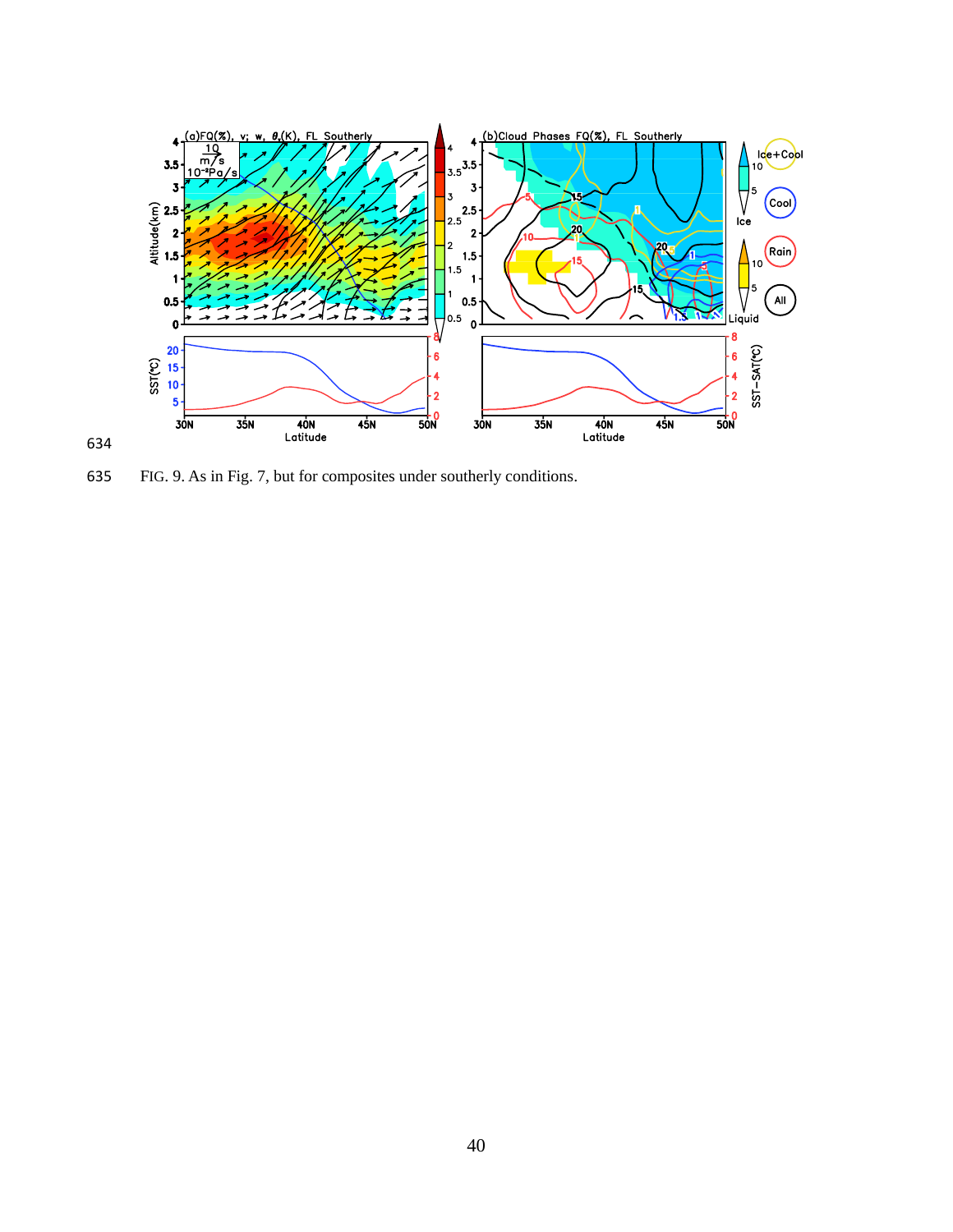

FIG. 10. (a) is identical to Fig. 3b. (b-d) are same as (a) but for MAM (b), JJA (c), and SON (d).